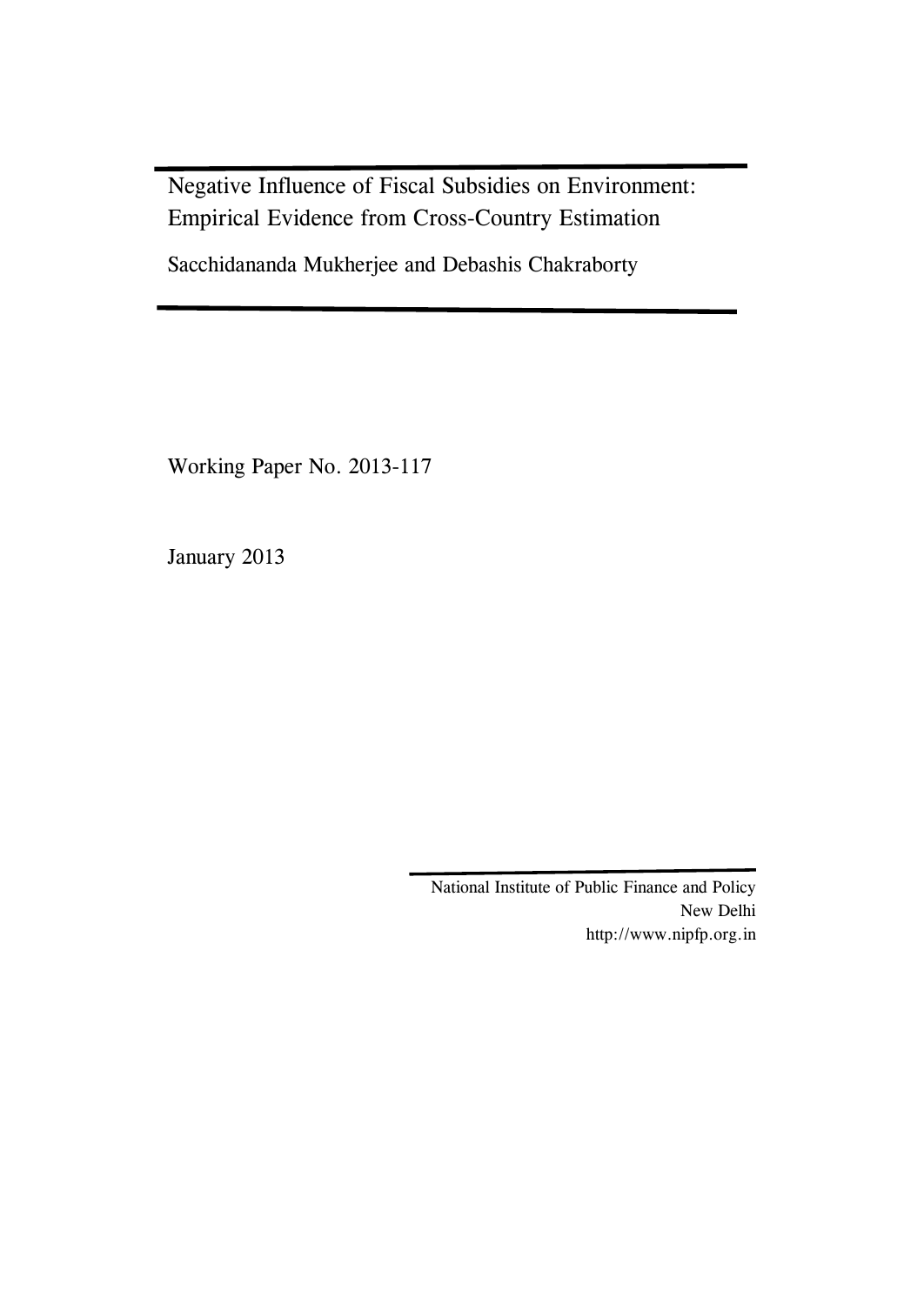# *Negative Influence of Fiscal Subsidies on Environment: Empirical Evidence from Cross-Country Estimation*

# **Sacchidananda Mukherjee\* and Debashis Chakraborty\*\***

### **Abstract**

 $\overline{a}$ 

It has been observed that a number of developed as well as developing countries provide subsidies to their resource-intensive sectors like agriculture, fisheries, manufacturing etc. However, overproduction and consequent pollution as well as overexploitation of natural resources resulting from the provision of input and output subsidies have been a serious threat to environmental sustainability. An area of concern is that subsidies with potentially harmful environmental impacts are not declining in the recent period, despite the ongoing negotiations through the WTO framework and the UN forums. The present analysis attempts to understand the role of government budgetary subsidies on the overall environmental performance through panel data model estimation for a set of seventy four countries over an eleven year period (2000-2010). The empirical findings confirm that a positive relationship between subsidies and environmental degradation exists in a cross-country framework. The analysis notes that the failure to contain provision of subsidies through timely conclusion of the Doha Round negotiations is also posing a serious threat to the global climate change related concerns.

**Keywords:**  budgetary subsidy; environmental performance index, environmental sustainability; per capita  $CO<sub>2</sub>$  emission; human development; urbanization; government policy.

**JEL Classification:** H23, Q 53, Q56, Q58

Assistant Professor, National Institute of Public Finance and Policy (NIPFP), 18/2, Satsang Vihar Marg, Special Institutional Area, New Delhi – 110 067, India. Telephone: +91 11 2656 9780; +91 11 2696 3421; Mobile: +91 9868421239; Facsimile: +91 11 2685 2548. E-mail: [sachs.mse@gmail.com](mailto:sachs.mse@gmail.com)

<sup>\*\*</sup>Assistant Professor, Indian Institute of Foreign Trade (IIFT), IIFT Bhawan, B-21, Qutab Institutional Area, New Delhi 110016, India. Telephone: +91 11 2696 6563; +91 11 2696 5124; Mobile: +91 9818447900; Facsimile: +91-11-2685-3956. E-mail: [debchakra@gmail.com](mailto:debchakra@gmail.com)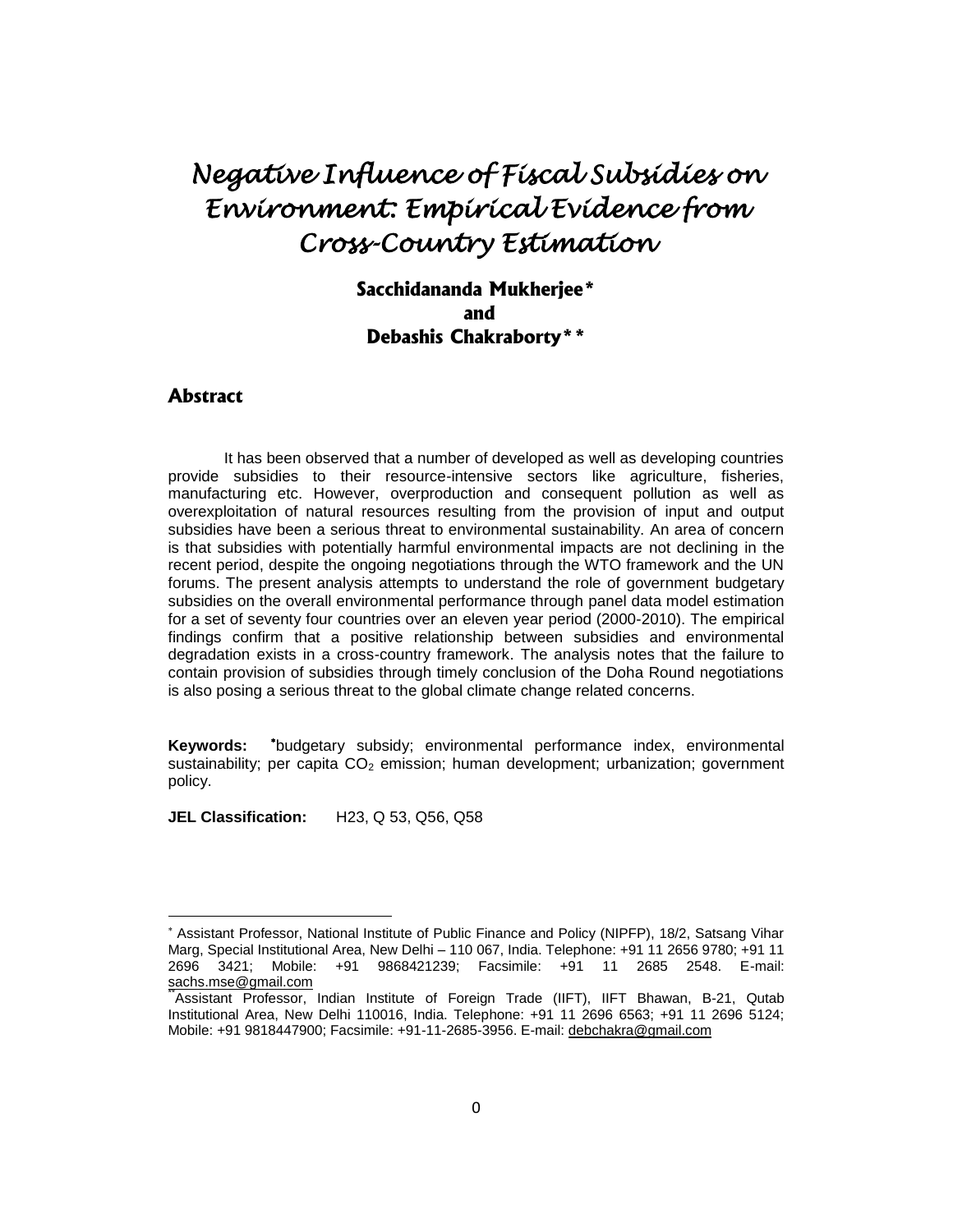# **Acknowledgements**

Earlier version of this paper was presented in the conference on Papers in Public Economics, November 7-8, 2012, NIPFP, New Delhi. We are grateful to the discussant and the participants of the conference for their useful comments and suggestions. Usual disclaimer nevertheless applies.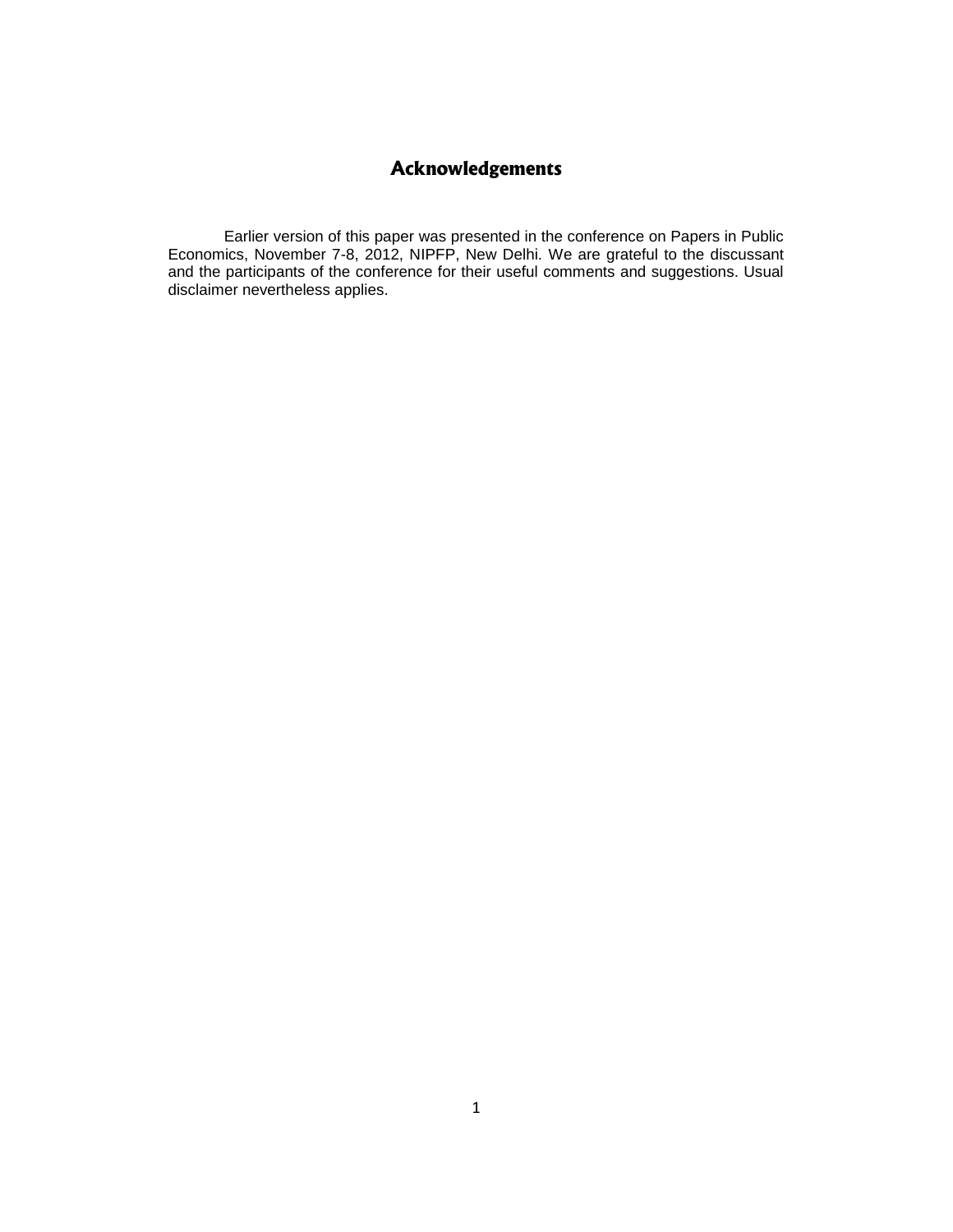# *Negative Influence of Fiscal Subsidies on Environment: Empirical Evidence from Cross-Country Estimation*

### **Introduction**

Over the last decade, the growth concerns in several countries have turned sensitive towards the quest for sustainable development. The World Commission on Environment and Development (1987) defined sustainable development as, "development that meets the needs of the present without compromising the ability of future generations to meet their own needs" (UN, 1987). The principle has been reiterated in all the major multilateral forums for discussing environmental concerns. In particular, the Earth Summit at Rio de Janeiro (1992) declared that:

- "To achieve sustainable development and a higher quality of life for all people, States should reduce and eliminate unsustainable patterns of production and consumption and promote appropriate demographic policies. (Principle 8)
- States should effectively cooperate to discourage or prevent the relocation and transfer to other States of any activities and substances that cause severe environmental degradation or are found to be harmful to human health. (Principle 14)." (IISD, undated).

The aforesaid principles in essence indicated the need to curb unwanted subsidies which might lead to environmental degradation (e.g., deforestation and generation of higher pollution load). Along similar lines, the climate change related discussions led to Copenhagen Accord (2009), which stressed the need to reduce emissions from deforestation and forest degradation (UNFCCC, 2009). Similar concerns in the subsequent period have been reiterated by UNCSD (2012) in their declaration at the Rio+20 Conference released on 24 July 2012, "We remain focused on achieving progress in addressing a set of important issues, such as, *inter alia*, trade-distorting subsidies and trade in environmental goods and services." - Para 281; UNCSD (2012). However, government budgetary support and subsidies in several resource-intensive sectors, namely primary sector (e.g., agriculture, fisheries), transport, energy, water etc. is still rampant with enormous environmental ramifications (van Beers et al., 2004).

The tradition of providing subsidies by national governments for supporting domestic business vis-à-vis their foreign counterparts is in practice for a long time (Giuliani et al., 2011). The motivation behind the subsidies is often guided by the infantindustry argument as proposed by the international trade literature (Chang, 2001). Subsides can either be provided to the domestic players for boosting domestic production (domestic subsidy) or for promoting competitiveness and exports (export subsidy), or both. The subsidies extended to the local players by the government can either be direct transfer of resources (per unit production subsidy) or indirect support (e.g., in terms of revenue foregone by offering tax concessions etc.). The support can also be extended through concessional credit lines, monopoly rights or lax environmental standard (i.e., 'race-to-the-bottom' phenomenon) etc., among other means (Kelly, 2009). The existing trade literature has noted the adverse impact of the subsidies on trade flows on several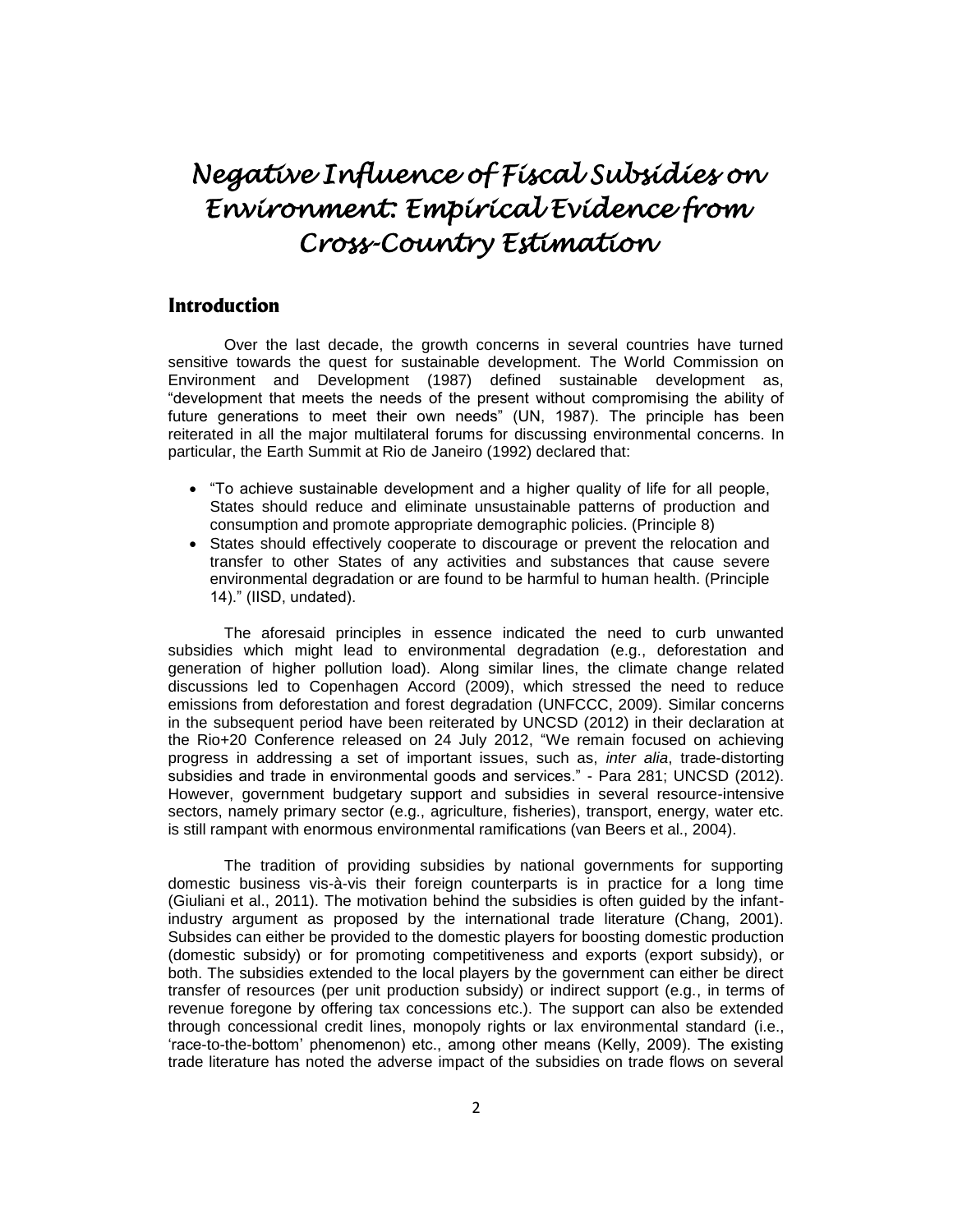occasions which could manifest itself in terms of export dumping and price crash (Anderson et al., 2006; Oxfam, undated).

The realization on the long term adverse implications of subsidies on trade front has motivated inclusion of the 'Agreement on Subsidies and Countervailing Measures' (ASCM) under the wings of WTO since its inception in 1995. This has been in continuation of the GATT negotiations being held earlier since Tokyo Round in seventies. The ASCM considers not only the direct financial transfers, but also the revenue foregone (e.g., interest payment on loan restructuring) as subsidies (WTO, 1994). The WTO discussion aims at classifying the subsidies under two broad categories, namely, actionable (i.e., subsidies which are directly linked with production and hence tradedistorting) and non-actionable (i.e., subsidies which are not directly linked with production and hence with minimal impact on trade). At present, the focus of the negotiation by WTO Member countries revolves around the need to contain the actionable subsidies being provided by the Member countries (Chakraborty et al., 2011).

When market prices of natural resources do not reflect the full social costs of production, distortions in trade and/or environmental degradation are bound to happen (Porter, 1997). In addition to the more obvious trade-distorting effects, both domestic or export subsidies are potentially associated with over-production, resource overexploitation and the consequent irreversible environmental damage. Notably, the subsidies being provided in the area of agricultural sector and the fisheries deserve special mention in this regard. Overproduction in both these sectors, aided by subsidies, may have serious adverse implications for the environment apart from their trade consequences. In addition, subsidies provided to the manufacturing sector, especially through fuel subsidies (i.e., allowing higher volume of fossil fuel burning) may lead to air pollution and emissions of greenhouse gases and ultimately to environmental degradation and loss of biodiversity. Apart from direct subsidies and/or tax exemptions (concessions) to producers, not adopting strict environmental rules and regulations and by not having institutional and infrastructural facilitates to monitor pollution abatement practices, a government provides implicit cost subsidies to producers who eventually externalize the environmental costs of production to the society in terms of environmental degradation (e.g., water and air pollution, land degradation) and/ or depletion of natural resources (e.g., falling groundwater level) (Templet, 2001).

The present analysis intends to explore the relationship between government financial transfers (i.e., budgetary subsidies) and environmental sustainability in a crosscountry framework. The paper is arranged along the following lines. First, a brief discussion on the subsidies being provided to the agriculture, fishery and the manufacturing sectors by selected countries and their potential implications on environment are noted. A cross-country empirical analysis is conducted next for understanding the influence of subsidies on environmental quality. Finally on the basis of the findings, a few policy conclusions are drawn.

#### **Subsidies: Evidence from the Literature and the Implications**

Subsidization is witnessed across the globe, both developed and developing countries attempt to support their domestic players through this route. However, the extent of subsidization is considerably higher in the north. For instance, it is observed from *Table 1* that OECD countries during nineties have been a major recipient of subsidies in most of the reported categories.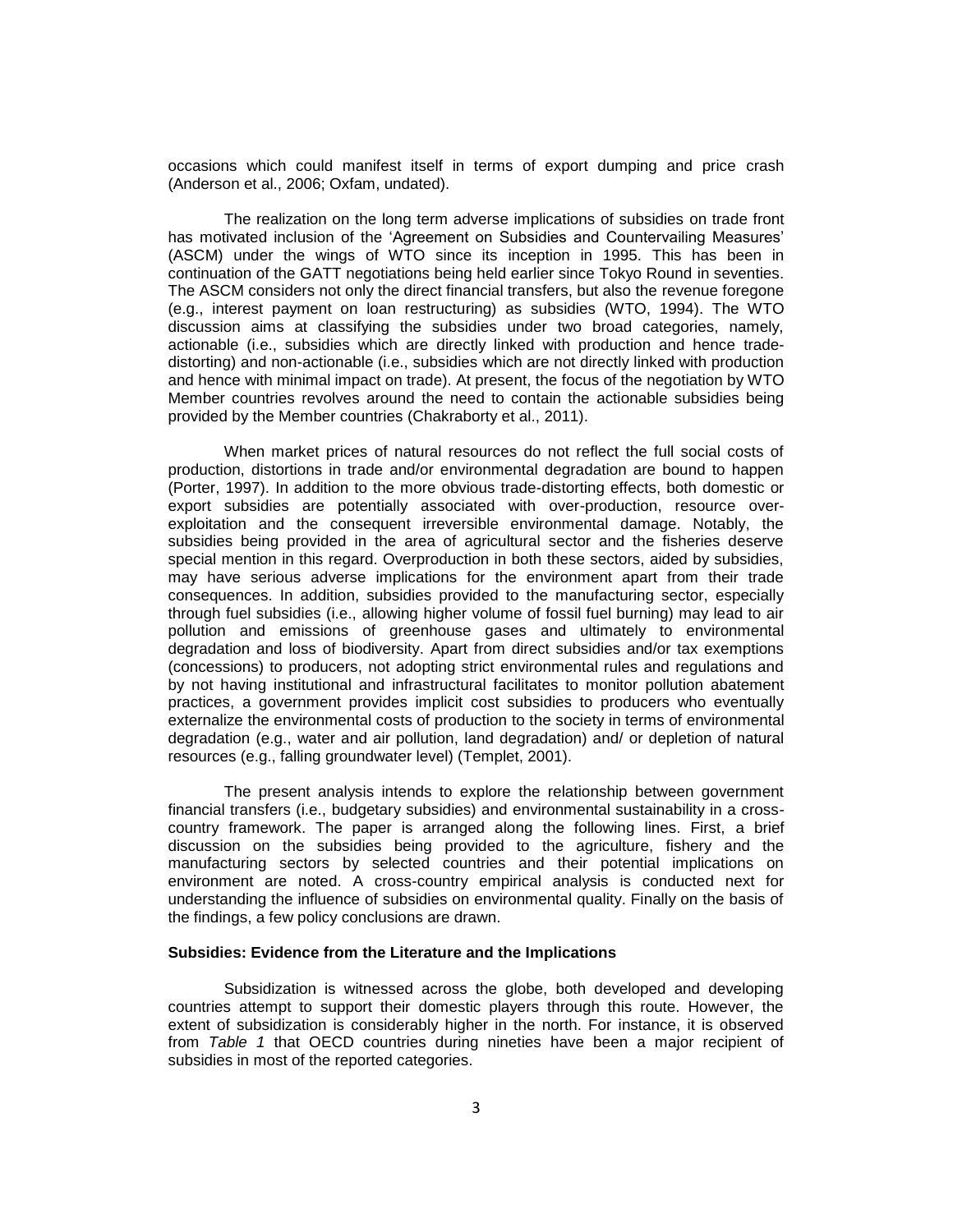| <b>Criteria</b>            | <b>OECD</b> | Non-<br><b>OECD</b> | World | <b>OECD</b> as<br>% of<br>World |
|----------------------------|-------------|---------------------|-------|---------------------------------|
| Natural resources sectors: |             |                     |       |                                 |
| Agriculture                | 335         | 65                  | 400   | 84                              |
| Water                      | 15          | 45                  | 60    | 25                              |
| Forestry                   | 5           | 30                  | 35    | 4                               |
| <b>Fisheries</b>           | 10          | 10                  | 20    | 50                              |
| Mining                     | 25          | 2                   | 30    | 83                              |
| Energy and industry        |             |                     |       |                                 |
| sectors:                   |             |                     |       |                                 |
| Energy                     | 80          | 160                 | 240   | 33                              |
| Road transport             | 200         | 25                  | 225   | 89                              |
| Manufacturing              | 55          | negligible          | 55    | 100                             |
| <b>Total</b>               | 725         | 340                 | 1065  | 68                              |
| Total as % of GDP          | 3.4         | 6.3                 | 4.0   |                                 |

**Table 1:** Estimates of World Subsidies – 1994-98 (\$ billion)

**Source:** van Beers and de Moor (2001)

It has been observed that the global agricultural production and government support is marked by a fundamental difference between two set of countries. On one hand, the developed countries characterized by capital-intensive production structure provides considerable subsidy to the local farmers in crops like rice, wheat, maze, corn, dairy products etc., which are of considerable export interest of the developing countries (WTO, 2010, 2011). The support provided by developed countries to their farmers covers both the field of input and output subsidies. On the other hand, the labor - intensive agricultural system in developing countries generally relies on input subsidies (Chand and Philip, 2001).

Looking at the implications of the difference between the two forms of subsidies, it is observed that the input subsidy (e.g., fuel, fertilizer and pesticide subsidy) can lead to lower per unit variable costs and hence motivates over-production. Steenblik (1998) noted that input subsidies are more prone to input overuse and consequent biodiversity loss. Atici (2009) reports the link between fertilizer usage in OECD countries and their  $CO<sub>2</sub>$  emission levels. Similarly, the output linked production subsidy (e.g., price support linked with volume of agricultural output) motivates the producer to go beyond the level of economic production (UIC-CMDA, 2003). For instance, Robin et al. (2003) have noted water and soil pollution (Scherr, 2003); conversion of forests, rainforests, and wetlands into cultivable lands (OECD, 2003) and diversion of water (Myers and Kent, 2001) as a result of intensive cropping across countries. In addition, lowering costs of operation by subsidies (e.g., due to free or partially free electricity supply) might make farmers' choice biased in favour of water intensive crops (which also fetch higher return on investment), resulting in indiscriminant extraction of groundwater (Sidhu, 2002). The water intensive crops are by nature fertilizer and pesticide intensive (Mukherjee, 2008; 2010). As a result large scale leaching of nitrogen and pesticides into aquifers is reported from intensively cultivated areas of India in the post-Green revolution period, leading to environmental challenges (Mukherjee, 2012; Kushwaha, 2008). Clearly, both forms of support to the agricultural sector may bear adverse consequences for the environment. Shi and Chen (2004) argue that as an alternative to subsidy, increasing off-farm employment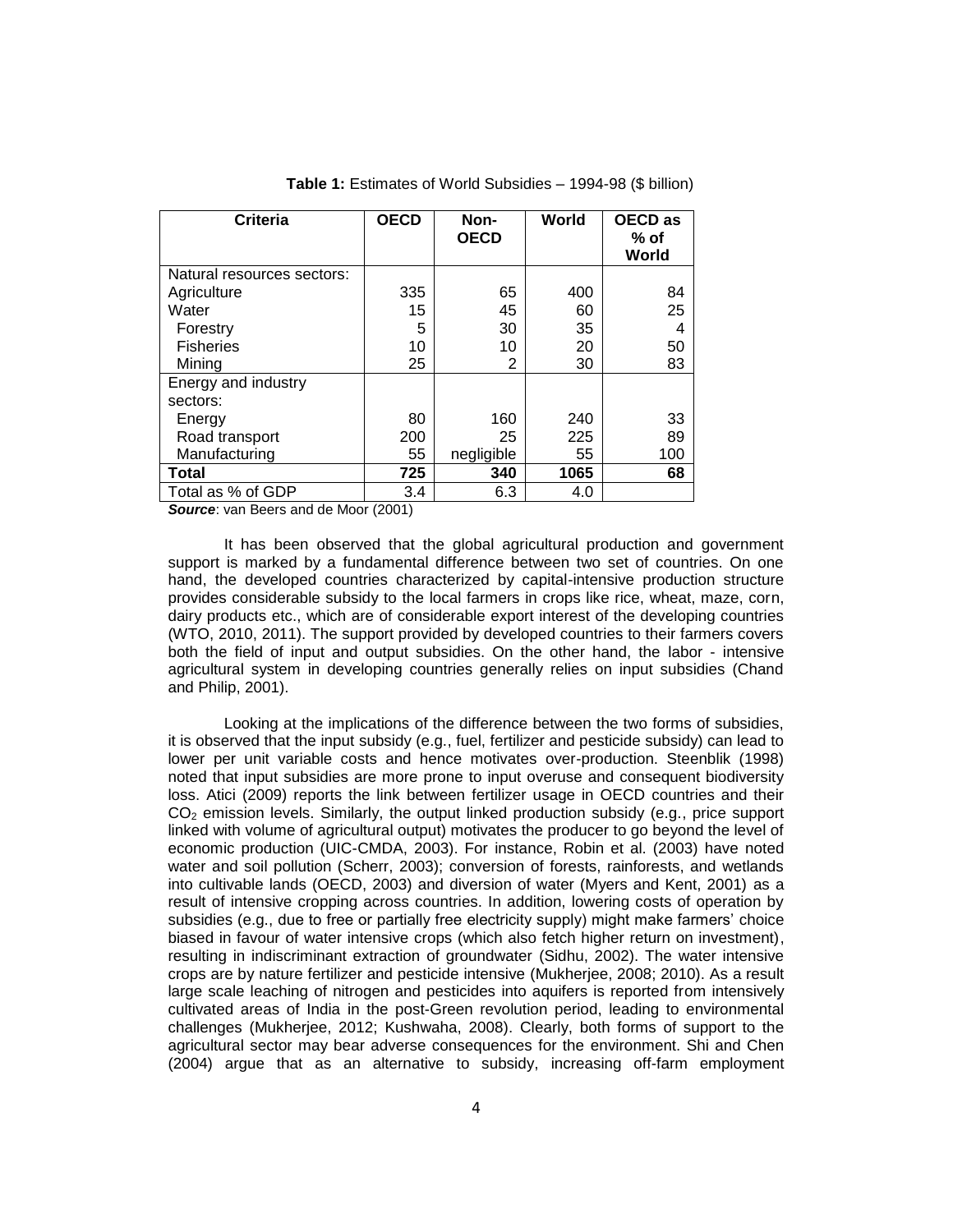opportunity may encourage Chinese households to reduce cultivation in slope fields of the loess plateau which are prone to erosion.

Keeping generally the trade-related concerns in mind, a limit on the subsidy to be provided by the Member countries within the WTO Agreement on Agriculture has been defined in the following manner. The subsidies are classified under three boxes: Amber Box (production-linked subsidies, which are most trade distorting), Blue Box (subsidies linked with farm size, hard size etc. rather than absolute level of production, with relatively smaller effect on trade) and Green Box (subsidies linked to R & D and other activities, which are either not trade-distorting or least trade-distorting). The developed countries are supposed to keep the value of their Amber Box support measures within 5 percent of the value of their agricultural production, while the corresponding figure for their developing counterparts is 10 percent. However, it has been noticed that all support measures are not subject to discipline (Gulati and Narayanan, 2003).

There has been certain reform in EU and US agricultural policies over the years since the initiation of the Doha Round of WTO in 2001 (WTO, 2001), but the actual level of reform is subject to question (Anderson et al., 2008). For instance, the level of actual EU Common Agricultural Policy (CAP) reform to decouple the subsidies from production (i.e., to convert into Blue Box measures) has been challenged by Oxfam (2005). Similarly, the reforms proposed by the Farm Bill 2008 in the US have been criticized by other countries (Morgan, 2010). Substantial environmental externalities in the US through the hidden subsidies have widely been reported in literature (Myers and Kent, 2001). Maddison et al. (1997) estimate the size of environmentally damaging subsidies in UK and they conclude that the users of transport infrastructure are the single largest beneficiary of more than \$20 billion subsidy. Myers (1998) estimates that globally environmentally perverse subsidies in five sectors - agriculture, fossil fuels and nuclear energy, road transport, water and fisheries - total \$1.1 trillion per year. The problem is further compounded by underreporting of subsidies by WTO Member countries (WTO, 2006).

*Table 2* shows the 5-year annual average Producer Support Estimate (PSE) in agriculture for a few selected countries, as reported by the OECD database. It is observed from the table that the average agricultural support in all the countries have not declined uniformly since the initiation of the Uruguay Round discussions of General Agreements on Tariffs and Trade (GATT) in 1986. On the contrary, the average subsidy level has increased in Australia, EU, Japan and South Korea in early nineties. Similarly, the average subsidy level has increased in case of US after inception of WTO in 1995. In more recent period, the economic recession since 2009 has caused an increase in trade protectionism (Chaisse et al., 2011) and in particular, agricultural subsidies has also increased in several countries. The slow progress of the Doha Round negotiations makes the possibility of a speedy resolution on the reform of agricultural subsidies unlikely (Chakraborty and Khan, 2008). The downward rigidity in the level of agricultural subsidies in major developed countries (WTO, 2010, 2011) as well as in several developing countries (Anderson and Martin, 2009) raises a consequent question on the environmental sustainability as well. The government subsidy programmes to boost primary sector activities often directly led to environmental disasters. For instance, in late 1980s Brazil provided 'tax concessions and subsidies to farmers and ranchers, to clear the forests in the Amazon' (WTO, 1999).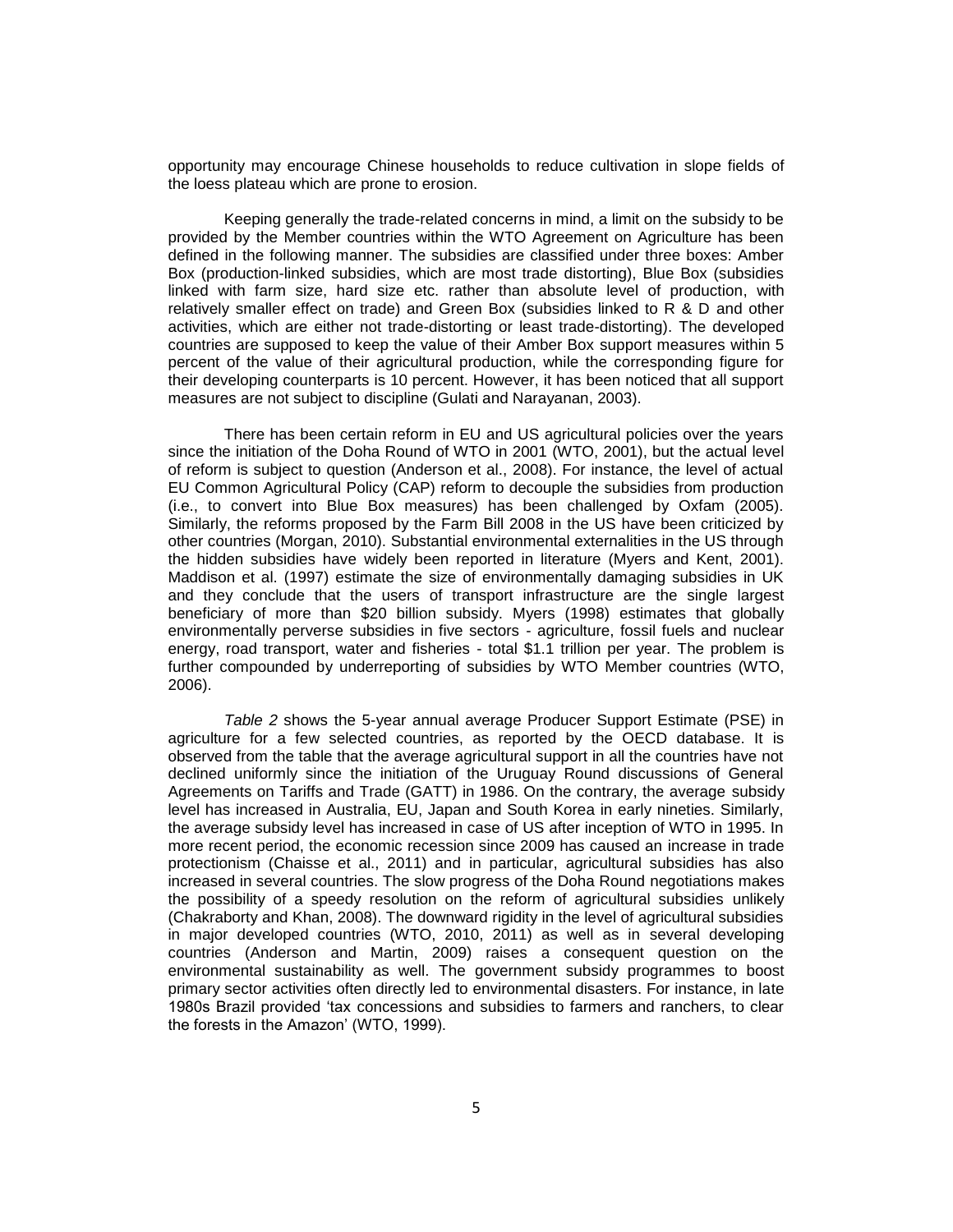|               |                  |        |        |       | (US & Billions) |       |
|---------------|------------------|--------|--------|-------|-----------------|-------|
| <b>Period</b> | <b>Australia</b> | Canada | EU     | Japan | <b>South</b>    | US    |
|               |                  |        |        |       | Korea           |       |
| 1986-90       | 1.42             | 5.87   | 95.39  | 47.92 | 14.76           | 35.83 |
| 1991-95       | 1.55             | 4.91   | 113.24 | 60.23 | 21.29           | 29.48 |
| 1996-2000     | 0.97             | 3.54   | 106.25 | 51.11 | 18.75           | 42.79 |
| 2001-05       | 0.92             | 5.23   | 108.77 | 45.50 | 17.84           | 42.28 |
| 2006-10       | 1.34             | 6.52   | 120.33 | 42.95 | 19.58           | 30.22 |

**Table 2:** Annual Average Producer Support Estimate in Selected Countries

 $(1.6 \times B)$ 

*Source*: OECD Database (OECD, undated)

The evolving relative importance of output-based and input-based support measures for agriculture in OECD countries has been reported in Figures 1 and 2 respectively. Oskam and Meester (2006) have noted that output-based support is one of the major components of the aggregate agricultural support measures. It is observed from Figure 1 that the proportional importance of output-based support in case of Australia, EU and US has declined considerably over the years. This indicates that several 'Amber Box' subsides in the EU are getting converted into 'Blue Box' categories (Atici, 2009). On the other hand, these measures are still quite large in case of Canada and Japan. Conversely, the proportional importance of the input-based subsidy programmes is on the rise in Australia and the US (Figure 2). However, Canada and Japan are yet to switch towards the input-based support measures.



**Figure 1:** PSE Payments based on Commodity Output (%)

**Source:** Constructed from the OECD (undated) data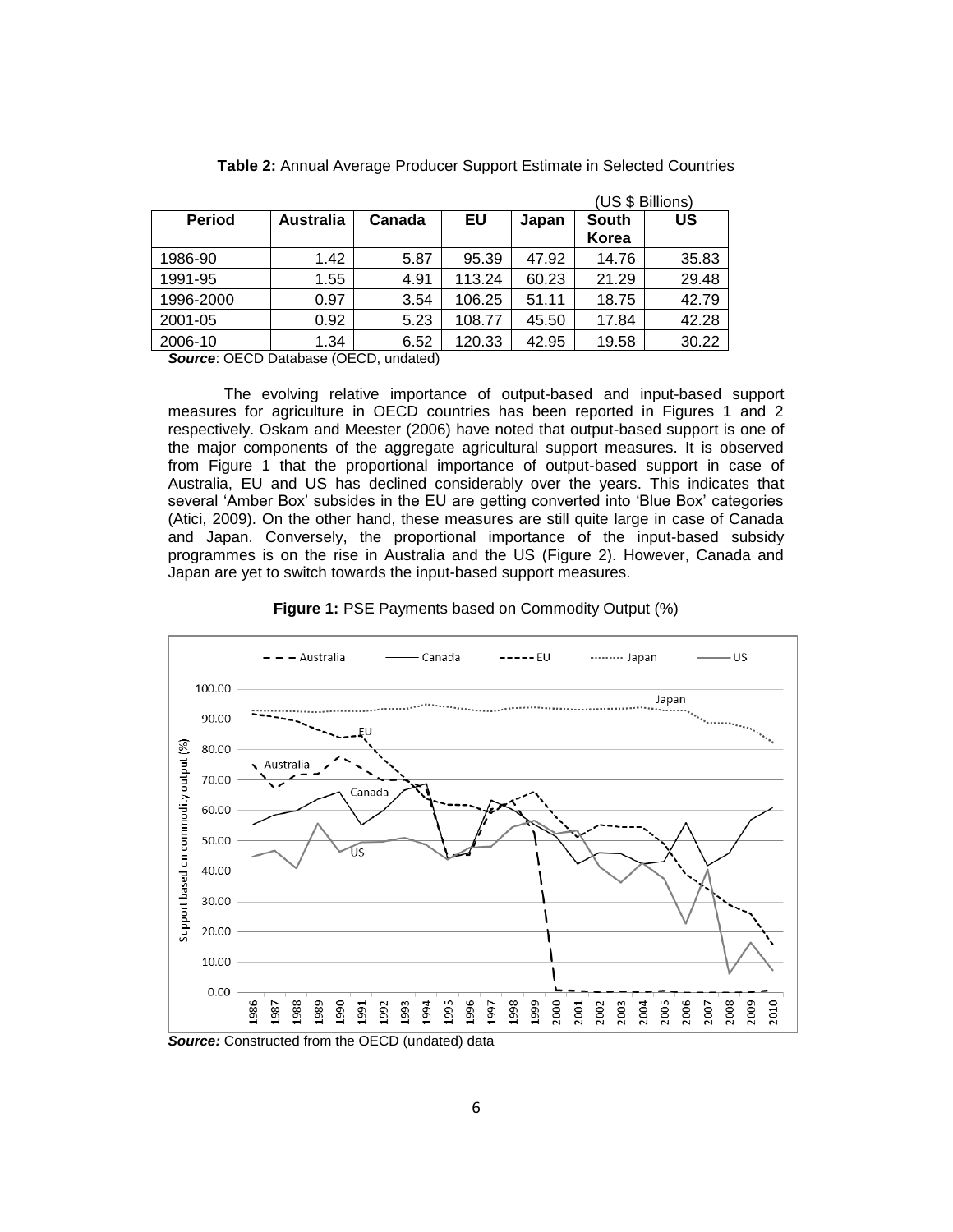

#### **Figure 2:** PSE Payments based on Input use (%)

*Source:* Constructed from the OECD (undated) data

The environmental implications of subsidies, especially reflected through loss of biodiversity, are particularly evident in case of marine fisheries. Huge devolution of funds to domestic players can lead to fishing with over-capacity, which may in turn result in overexploitation of the fish stocks owing to increased fishing intensity (Porter, 2000; WWF, undated). One additional problem is that in presence of subsidies, the economic signals of overcapacity and overexploitation (e.g. reduced productivity, lower catches) might go unnoticed (Chakraborty and Kumar, 2010). Moreover, subsidies through price support measures may increase the number of players, which compounds the problem of resource overexploitation. WTO (1999) estimated the annual volume of trade-distorting fishing subsidies at around US \$54 billion, and reported overcapitalization and overfishing as a consequence. A decade later, persistence of the problem led WTO Director-General Pascal Lamy to caution that:

"[T]oday, we run the risk that over-fishing will so deplete fish stocks in our oceans that many species will disappear forever. . . . It is bad news for the world's 43.5 million full time fishers. Governments have contributed to this problem by providing nearly \$16 billion annually in subsidies to the fisheries sector. This support keeps more boats on the water and fewer fish in the sea..." - WTO (2009).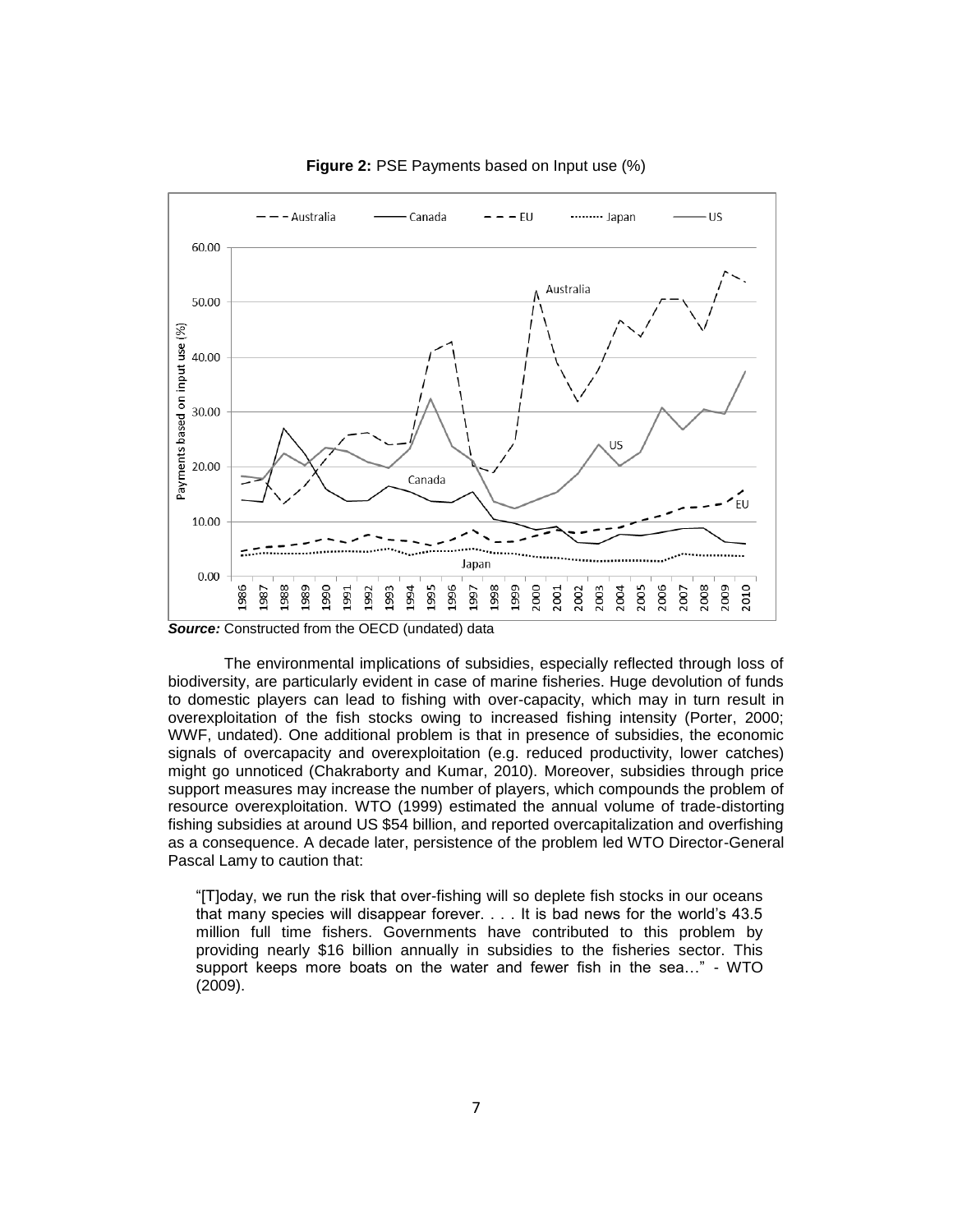Like the case of agriculture, the WTO ASCM attempts to limit the extent of actionable subsidies to the *de minimis* level (within *ad valorem* 5 percent) in case of manufacturing products as well. However, the use of subsidies in international trade and associated disputes are quite frequent (Chakraborty et al., 2011). Industrial subsidies are quite high in several developed and developing countries (WTO, 2006). Subsidies to the operational cost deserve special mention in this regard. For instance, extension of fuel subsidies to various manufacturing activities is considerably high in several countries, which significantly harm environmental sustainability. Estimation of the value of annual global energy subsidy is however a critical question due to underreporting. It has been noted that annual global energy subsidy level is greater than US \$300 billion (Victor, 2009). Although developed countries are among the major providers of energy subsidy, the developing countries are also coming up in recent period on this front. On one hand, Templet (2001) has reported presence of huge volume of energy, pollution and tax subsidies across US states. On the other, UNEP (2008) has noted that:

".. the twenty largest non-OECD countries amount to around US\$220 billion based on 2005 data, of which subsidies to fossil fuels account for around \$170 billion…Russia has the largest subsidies in dollar terms, amounting to about \$40 billion, most of which go to natural gas... Iran's energy subsidies are almost as large, at an estimated \$37 billion. Six other countries – China, Saudi Arabia, India, Indonesia, Ukraine and Egypt – each have subsidies in excess of \$10 billion per year."

Conversely, subsidies provided to mining and the energy sector may also lead to resource overexploitations. For instance, the existence of coal subsidies in Poland and Russia can be mentioned here (WTO, 2006).

The continuation of the energy subsidies has forced UNCSD (2012) to note in the Rio+20 declarations that, "Countries reaffirm the commitments they have made to phase out harmful and inefficient fossil fuel subsidies that encourage wasteful consumption and undermine sustainable development" (Para 225, UNCSD, 2012). However, the negotiations on emission cut commitments by the countries from fossil fuel burning have hit a roadblock, which is an area of serious concern (EEPSPL, 2009). In particular, the use of various subsidy programmes in China and other Asian economies towards the environmentally sensitive sectors has come to light repeatedly over the last decade. NCTO (undated) has reported that China is helping the textile producers through a number of export incentive programmes. Haley (2008) noted that the energy subsides declined in China during 2002-03 after its entry into WTO in 2001 but has increased considerably in the subsequent period. Price et al. (2007) observed that more than US \$ 52 billion has been spent in subsidies given to Chinese steel producers, which included preferential loan, credit, land-use discount etc. Chow (2007) has observed an interrelationship between use of energy from exhaustible resources in China and environmental degradation there. Kang (2012) estimated that emission of 58.86 million tonne of  $CO<sub>2</sub>$  can be reduced by reforming environmentally harmful subsidies prevalent in Korea. In short, the energy subsidies in both developed and developing countries are presently associated with adverse environmental implications.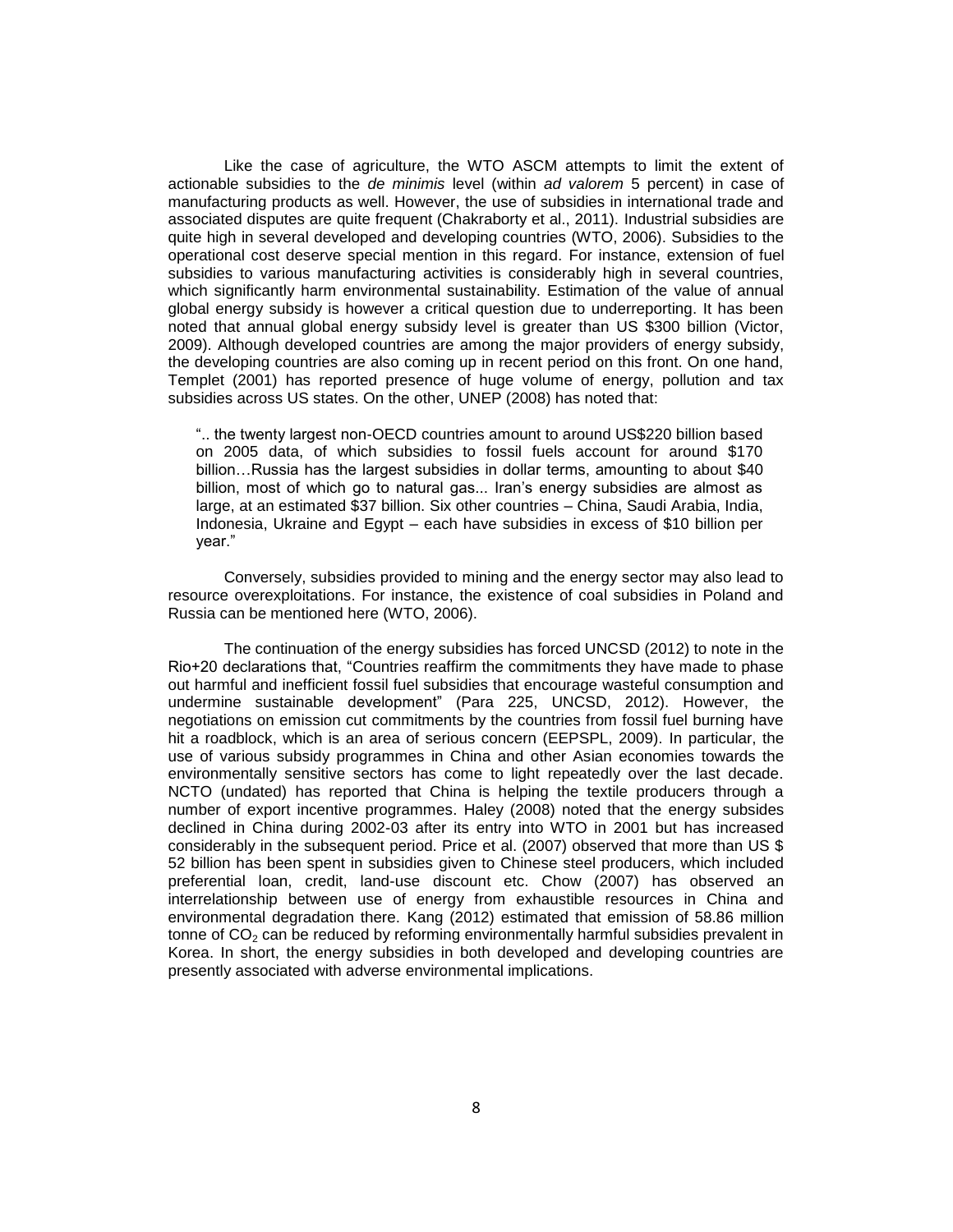#### **Data and Methodology**

The present analysis attempts to understand the role of subsidy provided by the General Government or Central Government (or Budgetary Central Government) on the overall environmental performance for a set of developed and developing countries through a cross-sectional time series analysis for the period over 2000-2010. In accordance with the availability of the latest data, 2000-2010 has been taken as the period of our analysis. A total of 74 countries, for which data on subsidy, environmental performance, per capita income and human development are available consistently over the last decade have been considered here for the analysis. The analysis deals with the direct subsidy, which is reported in government expenditure side of budget and reported in International Finance Statistics of IMF (2011). Unless or otherwise mentioned, by 'subsidy' the present discussion imply the budgetary support provided by the general government of the concerned country (as percentage of GDP). For few countries, in absence of direct subsidy provided by the general government, the analysis has instead considered the direct subsidy provided by the central government. Obtaining data from IMF sources helps the analysis to overcome the definitional differences associated with collecting the subsidy statistics from individual countries (WTO, 2006).

It has generally been observed in the literature that a composite environmental index properly summarizes the environmental condition of a country, and is more meaningful than individual pollution indicators (Adriaanse, 1993; Adriaanse et al., 1995; Blanc et al., 2008; Esty et al., 2005; Jones et al., 2002; Rogers et al., 1997). Following this discourse, the current study considers Environmental Performance Index (EPI) of a country as the representative scenario of the environmental quality within its territory (Emerson et al., 2012). A higher EPI score for a country implies better environmental sustainability.

Apart from composite index of environmental sustainability, we have also considered per capita emission of the major Greenhouse Gas (GHG)  $CO<sub>2</sub>$  as an indicator of climate change impact of a country. A few control variables have been considered in the present analysis: e.g. share of urban population in total population, and Per Capita Income (as measured by GDP per capita, PPP (current international \$)). The data on per capita  $CO<sub>2</sub>$  emission, per Capita GDP have been taken from World Development Indicators database (World Bank, 2012).The data on the other control variable, Hybrid Human Development Index (HHDI), for 2000-2010 has been obtained from UNDP (undated). The data on level of urbanization (urban population as percentage of total population) is also taken from World Development Indicators database (World Bank, 2012).

The following panel data model involving environmental scenario of seventy four countries over eleven years (2000-2010) is used here for estimating the effect of subsidies on their environmental performance:

$$
EPI_{it} = \alpha + \beta_1 SUB_{it} + \beta_2 PCGDP_{it} + \beta_3 URB_{it} + \beta_4 HHDI_{it} + \beta_5 GOV_{it} + T_t + \varepsilon_{it} \quad \ldots \ldots \ldots (1)
$$

$$
CO_{2it} = \alpha + \beta_1 SUB_{it} + \beta_2 PCGDP_{it} + \beta_3 URB_{it} + \beta_4 HHDI_{it} + \beta_5 GOV_{it} + T_t + \varepsilon_{it} \dots \dots \dots (2)
$$

In order to understand the relationship between the logarithmic transformations of the dependent variables and the independent variables as proposed under equations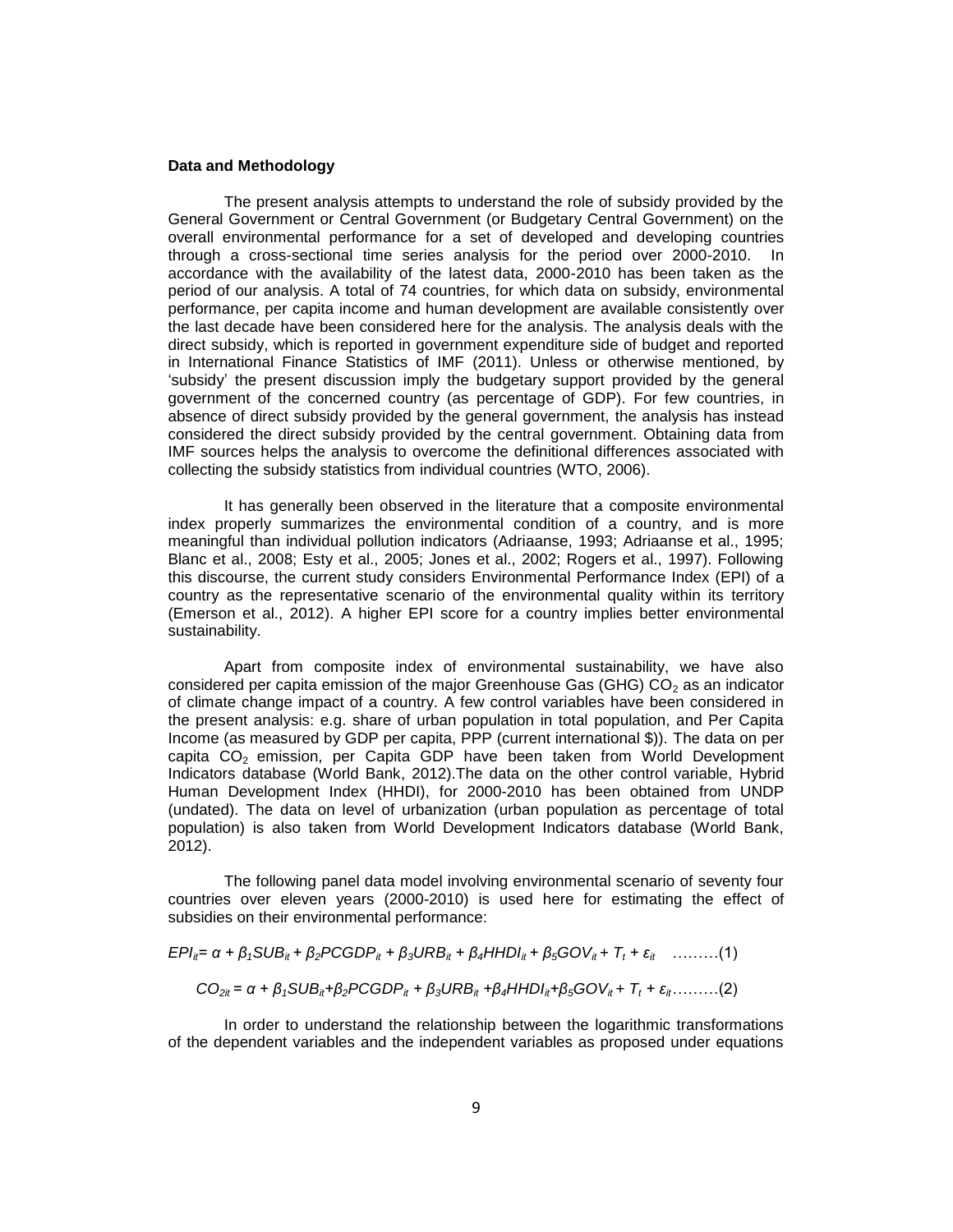(1) and (2), equations (3) and (4) as noted are estimated next. The expression 'log' in the following represents the natural logarithm.

*log(EPIit)= α + β1log(SUBit)+ β2log(PCGDPit) + β3log(URBit) + β4log(HHDIit)+*   $\beta_5$ *log*(GOV<sub>*it*</sub>)+ T<sub>t</sub> + ε<sub>*it</sub>* ………(3)</sub>

*log(CO2it)= α + β1log(SUBit)+ β2log(PCGDPit) + β3log(URBit) + β4log(HHDIit)+*   $\beta_5$ *log*(*GOV*<sub>*it*</sub>)+  $T_t$  +  $\varepsilon$ <sub>*it*</sub> ………(4)

where,

| α                               | represents the constant term                                                                                                                                                       |
|---------------------------------|------------------------------------------------------------------------------------------------------------------------------------------------------------------------------------|
| βs                              | are coefficients                                                                                                                                                                   |
| $EPI_{it}$<br>year t            | represents the Environmental Performance Index score of country in                                                                                                                 |
| CO <sub>2it</sub><br>year t     | represents the $CO2$ emission level (metric tons per capita) of country <i>i</i> n                                                                                                 |
| SUBSIDY <sub>it</sub><br>year t | represents the Share of Subsidy in GDP (in %) by country in                                                                                                                        |
| $SUBSIDY_{i(t-1)}$              | represents the Share of Subsidy in GDP (in %) by country in year t-1                                                                                                               |
| PCGDP <sub>it</sub><br>year t   | represents GDP per capita, PPP (current international \$)in country in                                                                                                             |
| $PCGDPi(t-1)$<br>year t-1       | represents GDP per capita, PPP (current international \$) in country in                                                                                                            |
| $URB_{it}$                      | represents the level of urbanization proxied by urban population (% of<br>total) in country <i>i</i> in year t                                                                     |
| $HHDI_{it}$                     | represents the Hybrid HDI Scores in country in year t                                                                                                                              |
| $GOV_{it}$                      | is a dummy which represents the subsidy corresponding to Budgetary<br>Central Government or General Government in country <i>i</i> n year t<br>(General Government=0, otherwise 1) |
| log or I                        | Natural logarithm form of the variable                                                                                                                                             |
| $T_t$                           | represents the time dummies (e.g., $t_1 = 1$ for 2000 and 0 otherwise)                                                                                                             |
| $\epsilon_{\text{it}}$          | represents the disturbance term                                                                                                                                                    |

*Equations (1)* and *(2)* specify a linear relationship among the variables and provide approximate description of the underlying behaviors. Equations (3) and (4) specify a linear relationship among log-transformed variables. When variables are measured in different units, considering a log-linear model is more appropriate as compared linear relationship. The parameters of log-log model (equation 2) provide elasticities. The impacts of some of the independent variables are not instantaneous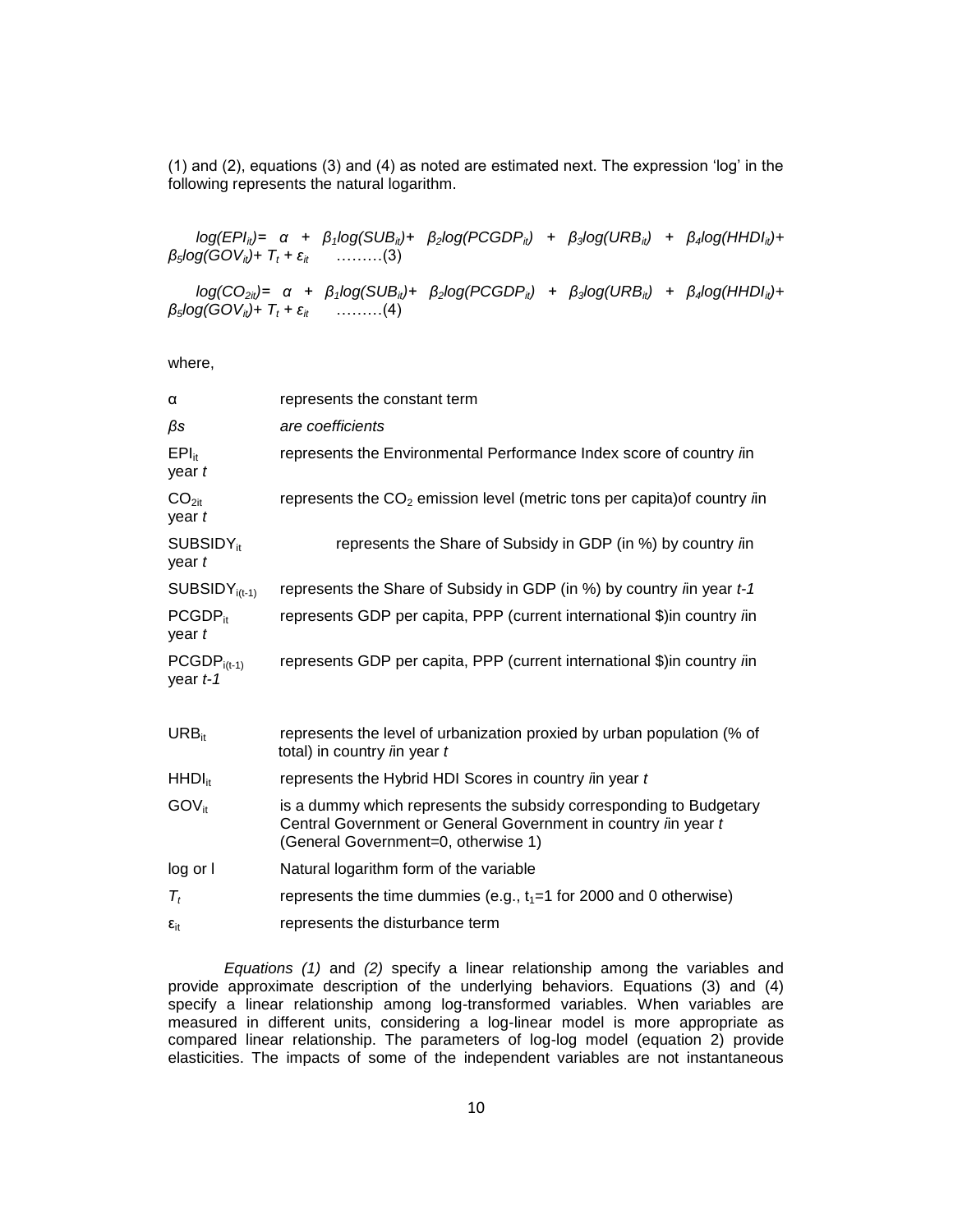(specifically macroeconomic variables like per capita GDP, subsidy) and therefore we have introduced lags of those variables in both linear and log-linear models. To avoid multicollinearity problem we have introduced level and lagged variable in our regression models once at a time.

The panel data regression analysis has been undertaken with help of the STATA software (version 10.1). To understand the working of the model for the proposed relationship in equation (1), Hausman specification test is first conducted. It is observed that the Chi-square test statistic of 35.52(0.0000) is statistically significant. The Hausman test suggests the presence of a fixed effect model. To check the existence of heteroskedasticity in the estimated model, the Breusch-Pagan / Cook-Weisberg test has been conducted. The Chi-square test statistic of 8.27 (0.0040) indicates that the error term is heteroskedastic. For detecting the presence of autocorrelation in the model, the Wooldridge test is then performed. The F - test statistic of 61.771(0.0000) indicates the presence of serial autocorrelation among the selected variables. Estimated mean variance inflation factor (VIF) is 2.33(<10) (Kutner et al., 2004) implies that level of multicollinearity is within tolerance limit. On the basis of the diagnostic statistics, the present analysis estimates Feasible Generalized Least Square (FGLS) regressions with time effects and reports results for equation (1) and (3) with heteroskedasticity and panelspecific autocorrelation [AR(1)] corrected coefficients and standard errors.

To understand the working of the model for the proposed relationship in equation (2), Hausman specification test is first conducted. It is observed that the Chi-square test statistic of 21.31(0.0001) is statistically significant. The Hausman test suggests the presence of a fixed effect model. To check the existence of heteroskedasticity in the estimated model, the Breusch-Pagan / Cook-Weisberg test has been conducted. The Chi-square test statistic of 92.59 (0.0000) indicates that the error term is heteroskedastic. For detecting the presence of autocorrelation in the model, the Wooldridge test is then performed. The F - test statistic of 12.502(0.0008) indicates the presence of serial autocorrelation among the selected variables. Estimated mean variance inflation factor (VIF) is 2.67 (<10) (Kutner et al., 2004) implies that level of multicollinearity is within tolerance limit. On the basis of the diagnostic statistics, the present analysis estimates Feasible Generalized Least Square (FGLS) regressions with time effects and reports results for equation (2) and (4) with heteroskedasticity and panel-specific autocorrelation [AR(1)] corrected coefficients and standard errors.

To check the robustness of the results, we have sliced the dataset of seventy four countries into two subsets - developing and developed countries. The set of developing countries consists of lower income countries (LIC) and lower middle income countries (LMIC), while developed countries include upper middle income countries (UMIC) and high income countries  $(HIC)^1$  The models not only slice the entire data set into two set of countries but also slice a country depending on the status of Per Capita GNI. A country is defined as an LIC if its Gross National Income (GNI) per capita, Atlas method (current US\$) is found to be US\$1,005 or less; LMIC: US\$ 1,006 - 3,975; UMIC: US\$3,976-12,275 and HIC: US\$12,276 or more. To capture the temporal aspects of the causal relationship, we have taken one year lag of the independent variables (e.g., Per Capita GDP, Subsidy) and introduced them instead of their level variable to tackle the problem of multicollinearity.

l

<sup>1</sup> This is in line with World Bank classification as provided in http://wdronline. worldbank.org/worldbank/a/incomelevel (last accessed on November 20, 2012).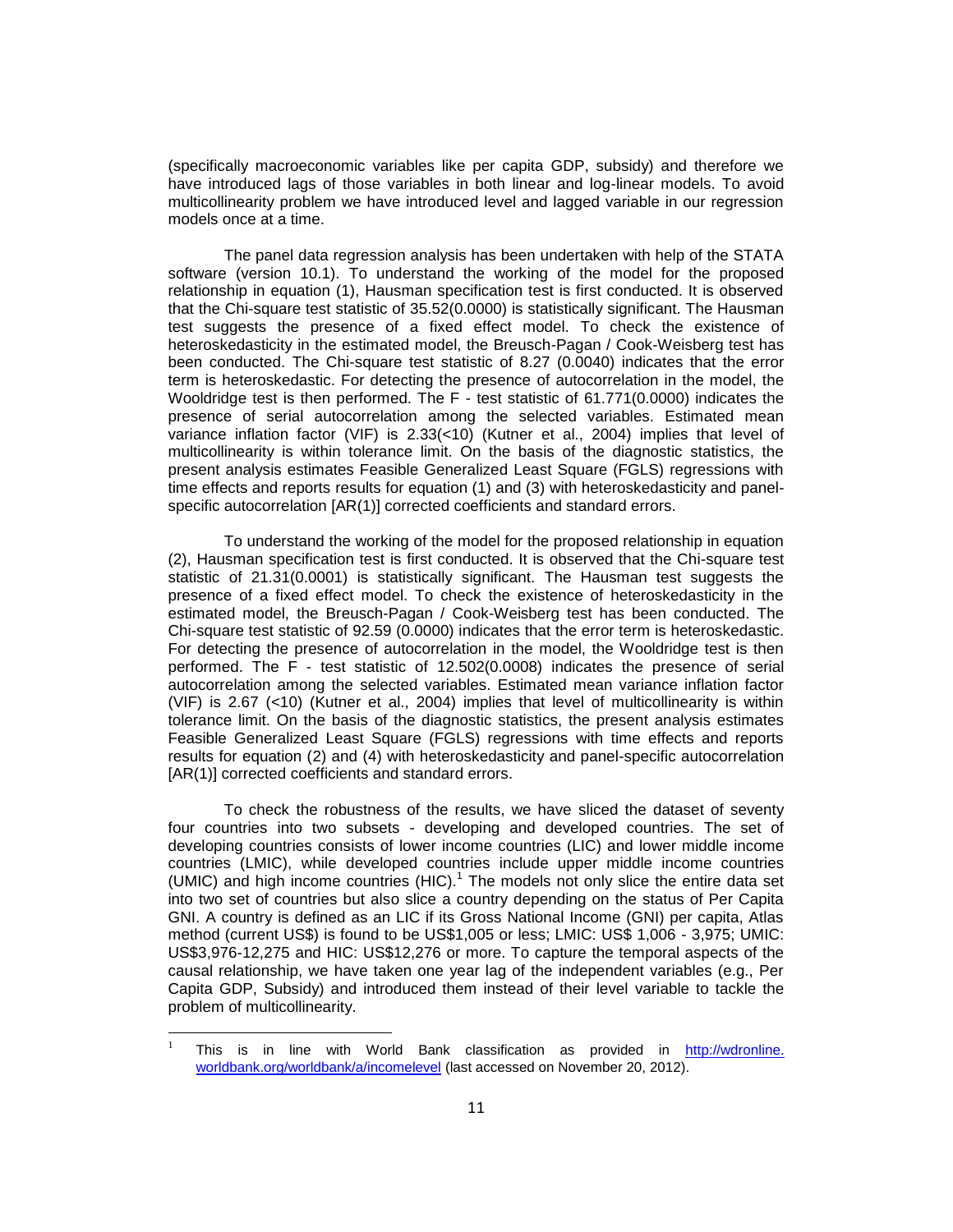Based on the diagnostic statistics as reported earlier, FGLS models are estimated and the heteroskedasticity and panel-specific autocorrelation [AR(1)] corrected coefficients has been reported in Table 4. Depending on availability of data for dependent as well as independent variables, different models consider different set of countries out of total seventy four countries.

#### **Empirical Results**

The estimation results reported in Table 3 clearly supports the hypothesis on the adverse influence of government subsidies on the environmental sustainability. It is observed that the dependent variable EPI is negatively influenced by the independent variable SUBSIDY, while  $CO<sub>2</sub>$  bear a positive influence with the same. In other words, with increase in the subsidy level in a country the environmental performance is worsened, while the level of  $CO<sub>2</sub>$  emission increases. Both PCGDP and HHDI exhibit positive relationship with the dependent variables. GOV is negatively related to both EPI and  $CO<sub>2</sub>$ . The reported coefficients of the time dummies are also found to be significant in the analysis.

The relationship between EPI score and PCGDP is positive and significant for linear models, which implies that with the growing PCGDP, environmental performance improves for set of countries included in our analysis. Even, one year lag of PCGDP influences EPI score positively (even for log-linear model). There is an inverse relationship between budgetary subsidy (as percentage of GDP) and environmental performance. The relationship is stronger for one year lag of budgetary subsidy. The relationship also holds for log-linear models. There is an inverse relationship between level of urbanization and environmental performance. There is a positive and significant relationship between achievement in human development and environmental performance.

The relationship between PCGDP and per capita  $CO<sub>2</sub>$  emission is positive and significant. The relationship holds with one year lag of PCGDP and log-linear models. As budgetary subsidy increases (as percentage of GDP), per capita  $CO<sub>2</sub>$  emission also increases and the elaticity is positive and significant and magnitude of elasticity increases for one year of lag of subsidy variable. Hybrid HDI score significantly and positively influences per capita emission of  $CO<sub>2</sub>$ . Literature also supports this finding (Costa et al., 2011).

It is observed that like the case of regressions reported at level, in the logarithmic transformations also the subsidies are directly related to  $CO<sub>2</sub>$  emission levels and negatively related to EPI score. In other words, the negative influence of subsidies on the environmental quality is confirmed by both set of regressions.

For better understanding of the relationships, we have estimated the regression models separately for developing (consisting of LIC and LMIC) and developed (consisting of UMIC and HIC). The results reported in Table 5 show that there is inverse relationship between PCGDP and environmental performance for developing countries and the opposite is true for developed countries. These findings support the EKC hypothesis. However, the relationship between PCGDP and per capita  $CO<sub>2</sub>$  emission is positive and significant for all countries. This implies that for set of countries included in our analysis,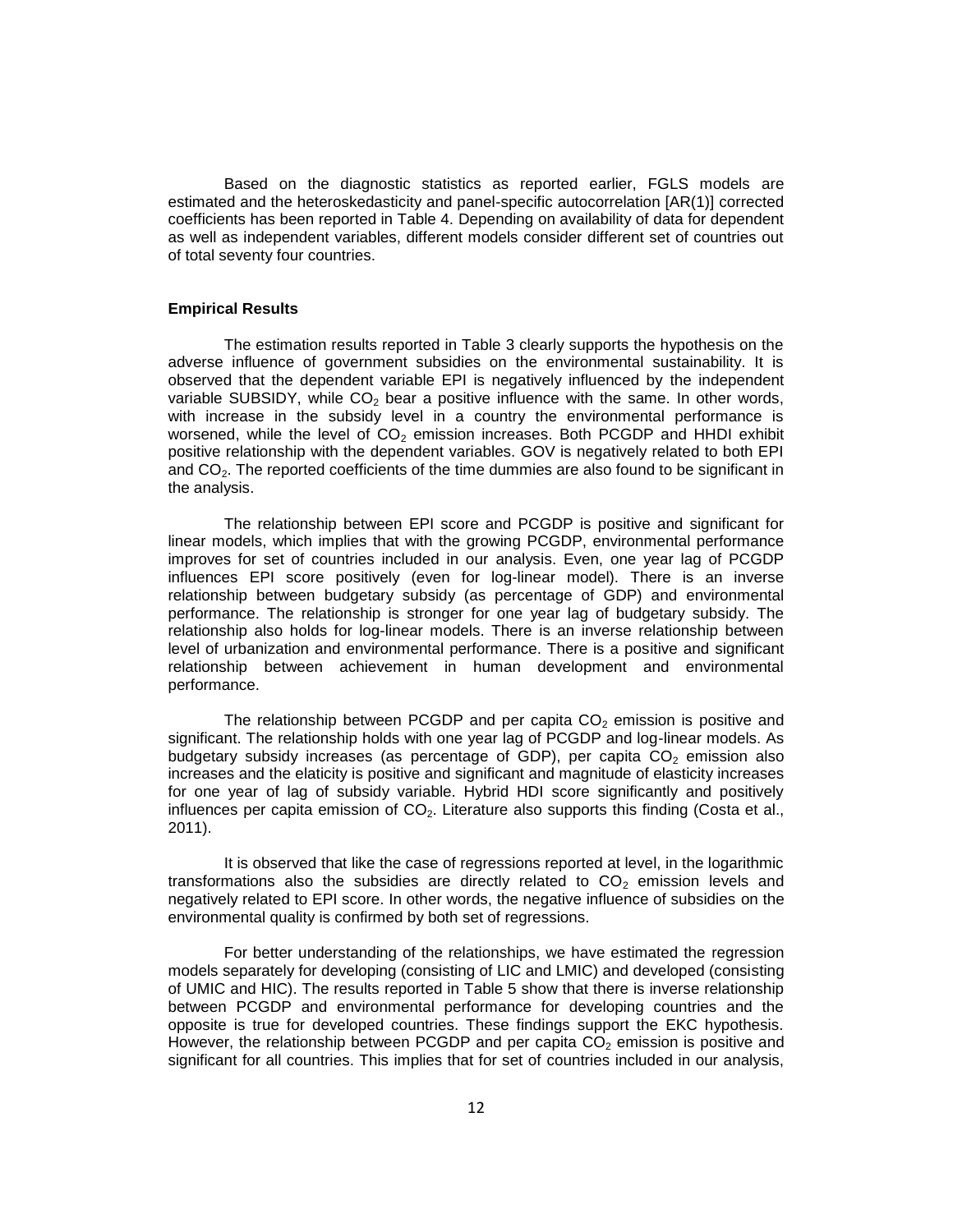improvement in per capita income costs higher per capita emission of  $CO<sub>2</sub>$ . Budgetary subsidies are detrimental for environment and the results hold for both EPI and per capita  $CO<sub>2</sub>$  emission. With rising level of urbanization per capita  $CO<sub>2</sub>$  emission increases for developing countries whereas opposite is true for developed countries. For developing countries urbanization is detrimental for environmental performance. Human development facilitates better environmental performance but also increases per capita  $CO<sub>2</sub>$  emission, with intensification of economic activities.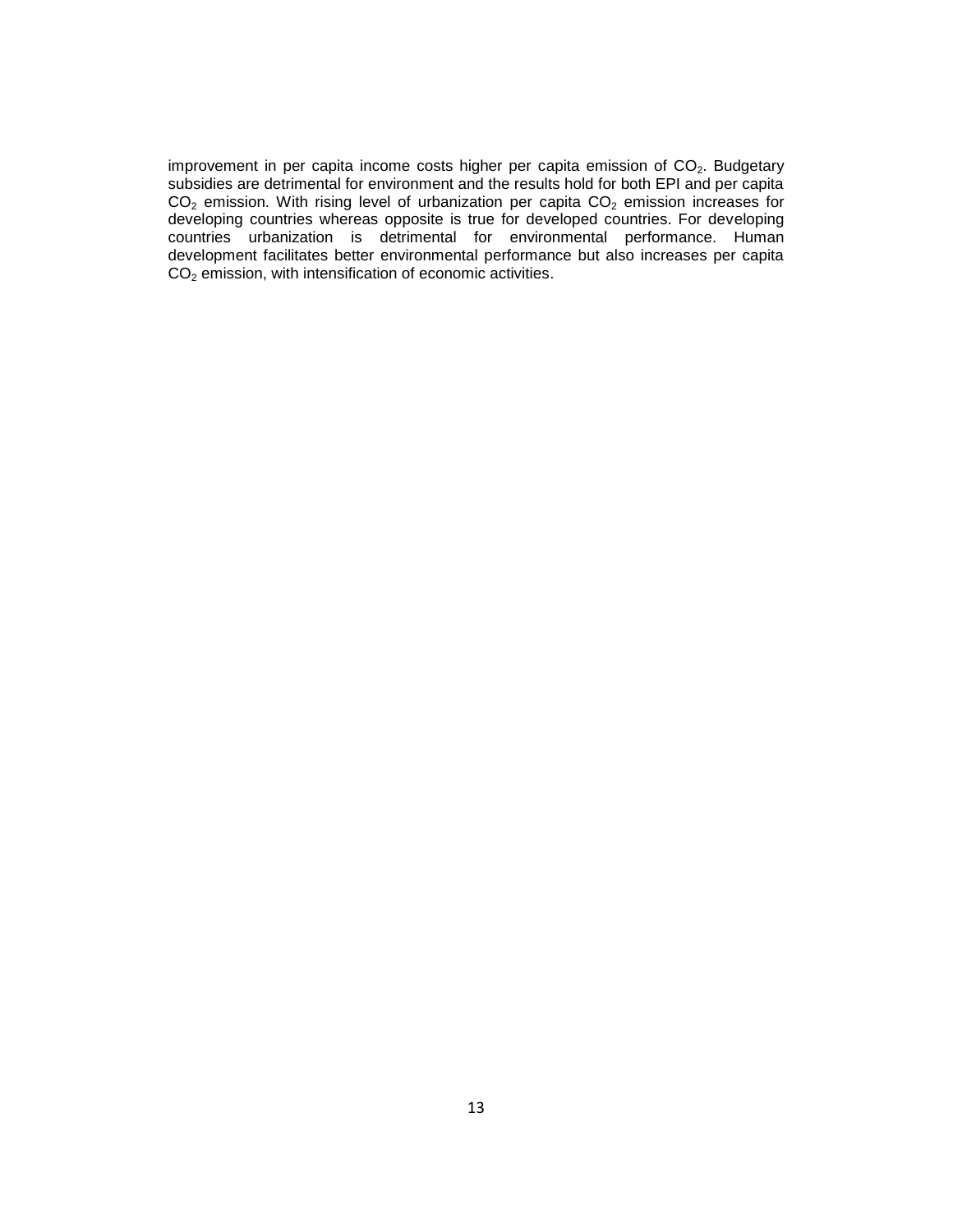| <b>Dependent</b><br>Variable    | <b>EPI Score</b>   |                  | <b>EPI Score</b>   |       | <b>EPI Score</b>   |       | <b>Dependent Variable</b>          | Log(EPI Score      |       | Log(EPI Score      |         | Log(EPI Score)     |       |
|---------------------------------|--------------------|------------------|--------------------|-------|--------------------|-------|------------------------------------|--------------------|-------|--------------------|---------|--------------------|-------|
| Independent<br><b>Variables</b> | <b>Coefficient</b> |                  | <b>Coefficient</b> |       | <b>Coefficient</b> |       | Independent<br><b>Variables</b>    | <b>Coefficient</b> |       | <b>Coefficient</b> |         | <b>Coefficient</b> |       |
| Constant                        | 27.647             | $***$<br>$\star$ | 28.653             | $***$ | 29.114             | $***$ | Constant                           | 4.332              | $***$ | 4.275              | $***$   | 4.107              | $***$ |
|                                 | (1.987)            |                  | (1.675)            |       | (1.665)            |       |                                    | (0.133)            |       | (0.121)            |         | (0.118)            |       |
| Per Capita GDP                  | $9.3E - 05$        | $***$            | $9.9E - 05$        | $***$ |                    |       | Log(Per Capita GDP)                | $-4.7E - 04$       |       | $3.8E - 03$        |         |                    |       |
| (pcgdp)                         | $(1.4E-05)$        |                  | $(1.4E-05)$        |       |                    |       | (lpcgdp)                           | $(8.8E-03)$        |       | $(8.3E-03)$        |         |                    |       |
| Per Capita GDP(-<br>1)          |                    |                  |                    |       | $1.1E - 04$        | $***$ | Log[Per Capita<br>$GDP$ $(-1)$ ]   |                    |       |                    |         | 1.7E-02            | $***$ |
| $[pcgdp(-1)]$                   |                    |                  |                    |       | $(1.4E -$<br>05)   |       | $[lpcgdp(-1)]$                     |                    |       |                    |         | $(8.2E-03)$        |       |
| <b>Budgetary</b><br>Subsidy     | $-0.047$           | $\star$          |                    |       |                    |       | Log(Budgetary<br>Subsidy)          | $-0.001$           | $***$ |                    |         |                    |       |
| (subsidy)                       | (0.027)            |                  |                    |       |                    |       | (Isubsidy)                         | (0.001)            |       |                    |         |                    |       |
| <b>Budgetary</b><br>Subsidy(-1) |                    |                  | $-0.119$           | $***$ | $-0.103$           | $***$ | Log[Budgetary<br>Subsidy $)(-1)$ ] |                    |       | $-0.002$           | $***$   | $-0.002$           | $***$ |
| [subsidy(-1)]                   |                    |                  | (0.033)            |       | (0.031)            |       | $[Isubsidy(-1)]$                   |                    |       | (0.001)            |         | (0.001)            |       |
| Level of<br>Urbanisation        | $-0.027$           | $***$<br>$\star$ | $-0.032$           | $***$ | $-0.032$           | $***$ | Log(Level of<br>Urbanisation)      | $-0.030$           | $***$ | $-0.026$           | $\star$ | $-0.021$           |       |
| (urban)                         | (0.009)            |                  | (0.009)            |       | (0.009)            |       | (lurban)                           | (0.015)            |       | (0.014)            |         | (0.014)            |       |
| <b>Hybrid HDI Score</b>         | 38.915             | $^{\star\star}$  | 36.675             | $***$ | 36.027             | $***$ | Log(Hybrid HDI<br>Score)           | 0.667              | $***$ | 0.632              | $***$   | 0.554              | $***$ |
| (hhdi)                          | (2.453)            |                  | (2.304)            |       | (2.288)            |       | (lhhdi)                            | (0.053)            |       | (0.052)            |         | (0.052)            |       |
| Level of<br>Government          | $-1.161$           | $^{\star\star}$  | $-1.394$           | $***$ | $-1.287$           | $***$ | Level of Government                | $-0.036$           | $***$ | $-0.039$           | $***$   | $-0.035$           | $***$ |
| (gov)                           | (0.515)            |                  | (0.412)            |       | (0.416)            |       | (gov)                              | (0.008)            |       | (0.007)            |         | (0.007)            |       |
| <b>Time Fixed Effects</b>       | Yes                |                  | Yes                |       | Yes                |       | <b>Time Fixed Effects</b>          | Yes                |       | Yes                |         | Yes                |       |
| No. of<br>Observations          | 538                |                  | 503                |       | 503                |       | No. of Obs.                        | 519                |       | 484                |         | 484                |       |
| No. of Groups                   | 62                 |                  | 62                 |       | 62                 |       | No. of Groups                      | 59                 |       | 59                 |         | $\overline{59}$    |       |
| Wald Chi <sub>2</sub>           | 7650.00            |                  | 4445.41            |       | 4554.31            |       | Wald Chi <sub>2</sub>              | 4150.94            |       | 3473.73            |         | 2955.14            |       |
| Prob(Wald Chi2)                 | 0.000              |                  | 0.000              |       | 0.000              |       | Prob(Wald Chi2)                    | 0.000              |       | 0.000              |         | 0.000              |       |

**Table 3:** Estimation Results on the Relationship between Subsidy and Environmental Quality - Environmental Performance Index Score

*Notes:* Figure in the parenthesis shows the heteroskedastic and panel-specific AR(1) corrected standard error of the estimated coefficient

\*\*\*, \*\* and \* implies estimated coefficient is significant at 0.01, 0.05 and 0.10 level respectively.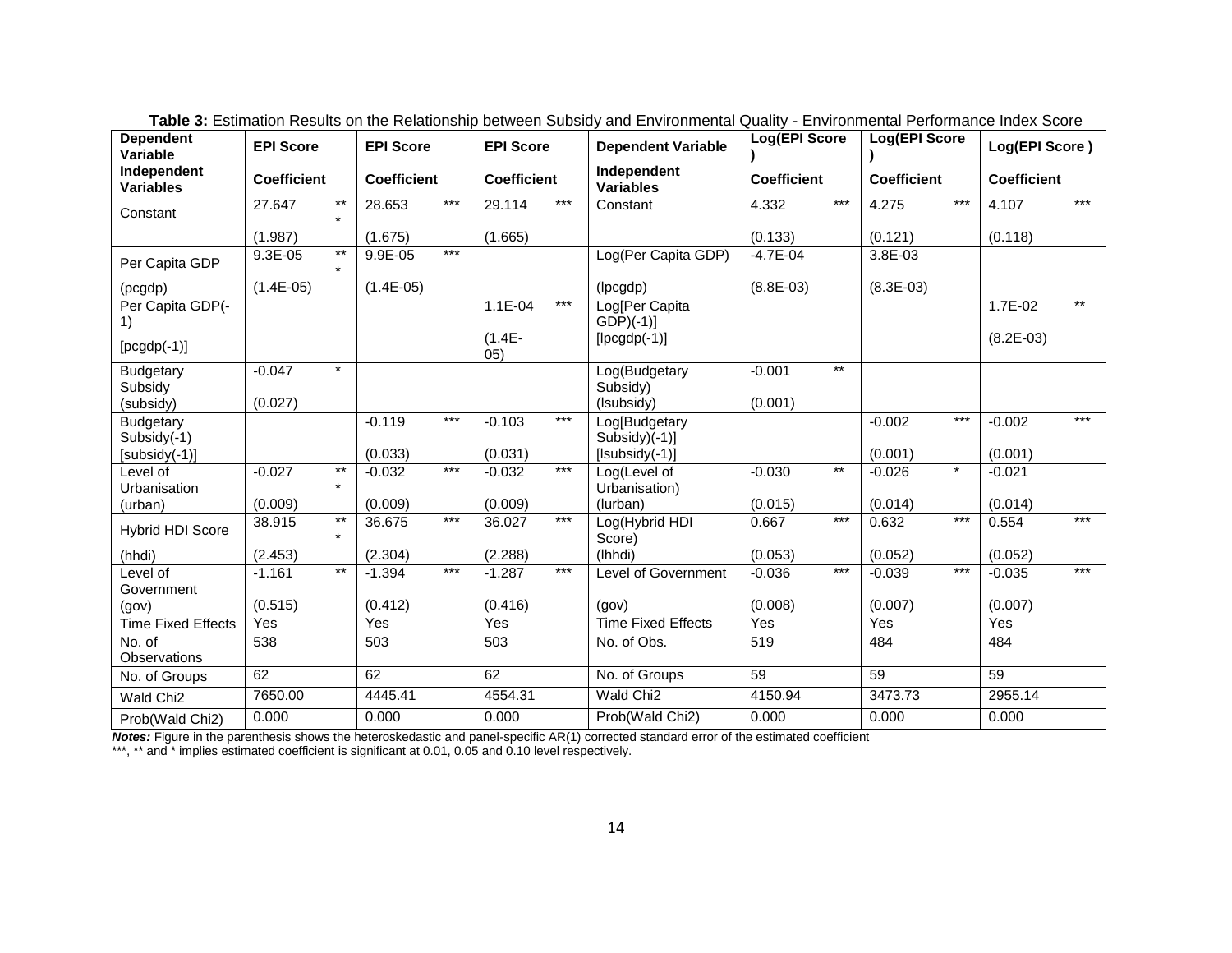| <b>Dependent</b><br>Variable     | Per Capita<br>CO <sub>2</sub><br><b>Emission</b> | <b>Per Capita</b><br>CO <sub>2</sub> Emission | <b>Per Capita</b><br>$CO2$ Emission | <b>Dependent Variable</b>        | Log(Per<br>Capita $CO2$<br>Emission) | Log(Per Capita<br>$CO2$ Emission)   | Log(Per<br>Capita $CO2$<br>Emission) |  |
|----------------------------------|--------------------------------------------------|-----------------------------------------------|-------------------------------------|----------------------------------|--------------------------------------|-------------------------------------|--------------------------------------|--|
| Independent<br><b>Variables</b>  | <b>Coefficient</b>                               | <b>Coefficient</b>                            | <b>Coefficient</b>                  | Independent<br><b>Variables</b>  | <b>Coefficient</b>                   | <b>Coefficient</b>                  | <b>Coefficient</b>                   |  |
| Constant                         |                                                  | $***$<br>$-1.071$<br>(0.351)                  | $***$<br>$-1.495$<br>(0.326)        | Constant                         | $***$<br>$-1.671$<br>(0.431)         | $\star\star$<br>$-0.706$<br>(0.344) | $-0.110$<br>(0.275)                  |  |
| Per Capita GDP                   | 1.8E-04<br>$***$                                 | $***$<br>1.7E-04                              |                                     | Log(Per Capita GDP)              | $***$<br>4.1E-01                     | $***$<br>3.4E-01                    |                                      |  |
| (pcgdp)                          | $(8.9E -$<br>06)                                 | $(1.0E -$<br>05)                              |                                     | (lpcgdp)                         | $(3.1E -$<br>02)                     | $(2.5E-02)$                         |                                      |  |
| Per Capita GDP(-1)               |                                                  |                                               | $\star\star\star$<br>1.7E-04        | Log[Per Capita GDP)(-<br>1)]     |                                      |                                     | $***$<br>2.5E-01                     |  |
| $[pcgdp(-1)]$                    |                                                  |                                               | $(1.1E -$<br>05)                    | $[lpcgdp(-1)]$                   |                                      |                                     | $(1.7E-02)$                          |  |
| <b>Budgetary Subsidy</b>         | $\star$<br>0.034                                 |                                               |                                     | Log(Budgetary<br>Subsidy)        | $***$<br>0.009                       |                                     |                                      |  |
| (subsidy)                        | (0.018)                                          |                                               |                                     | (Isubsidy)                       | (0.001)                              |                                     |                                      |  |
| <b>Budgetary Subsidy(-</b><br>1) |                                                  | 0.017                                         | $\star$<br>0.031                    | Log[Budgetary<br>$Subsidy)(-1)]$ |                                      | $***$<br>0.010                      | $***$<br>0.010                       |  |
| $[subsidy(-1)]$                  |                                                  | (0.018)                                       | (0.017)                             | $[Isubsidy(-1)]$                 |                                      | (0.001)                             | (0.001)                              |  |
| Level of<br>Urbanisation         | 0.001                                            | 0.004                                         | 0.003                               | Log(Level of<br>Urbanisation)    | 0.070                                | $-0.007$                            | 0.069                                |  |
| (urban)                          | (0.004)                                          | (0.004)                                       | (0.004)                             | (lurban)                         | (0.052)                              | (0.060)                             | (0.042)                              |  |
| <b>Hybrid HDI Score</b>          | $\star\star\star$<br>6.661                       | $\star\star\star$<br>6.820                    | $\star\star\star$<br>7.220          | Log(Hybrid HDI Score)            | $***$<br>3.163                       | $***$<br>3.418                      | $***$<br>3.574                       |  |
| (hhdi)                           | (0.614)                                          | (0.706)                                       | (0.660)                             | (lhhdi)                          | (0.163)                              | (0.115)                             | (0.085)                              |  |
| Level of<br>Government           | $***$<br>$-1.262$                                | $***$<br>$-1.455$                             | $***$<br>$-1.459$                   | Level of Government              | $-0.039$                             | $***$<br>$-0.178$                   | $***$<br>$-0.271$                    |  |
| (gov)                            | (0.141)                                          | (0.145)                                       | (0.144)                             | (gov)                            | (0.026)                              | (0.036)                             | (0.036)                              |  |
| <b>Time Fixed Effects</b>        | Yes                                              | Yes                                           | Yes                                 | <b>Time Fixed Effects</b>        | Yes                                  | Yes                                 | Yes                                  |  |
| No. of Observations              | 482                                              | 424                                           | 424                                 | No. of Obs.                      | 456                                  | 403                                 | 403                                  |  |
| No. of Groups                    | 66                                               | 65                                            | 65                                  | No. of Groups                    | 63                                   | 63                                  | 63                                   |  |
| Wald Chi <sub>2</sub>            | 18274.8<br>9                                     | 9034.55                                       | 7071.03                             | Wald Chi <sub>2</sub>            | 35777.6                              | 137403.9                            | 630175.8<br>8                        |  |
| Prob(Wald Chi2)                  | 0.000                                            | 0.000                                         | 0.000                               |                                  | 0.000                                | 0.000                               | 0.000                                |  |

**Table 4:** Estimation Results on the Relationship between Subsidy and Environmental Quality – Per Capita CO<sub>2</sub> Emission

*Notes:* Figure in the parenthesis shows the heteroskedastic and panel-specific AR(1) corrected standard error of the estimated coefficient

\*\*\*, \*\* and \* implies estimated coefficient is significant at 0.01, 0.05 and 0.10 level respectively.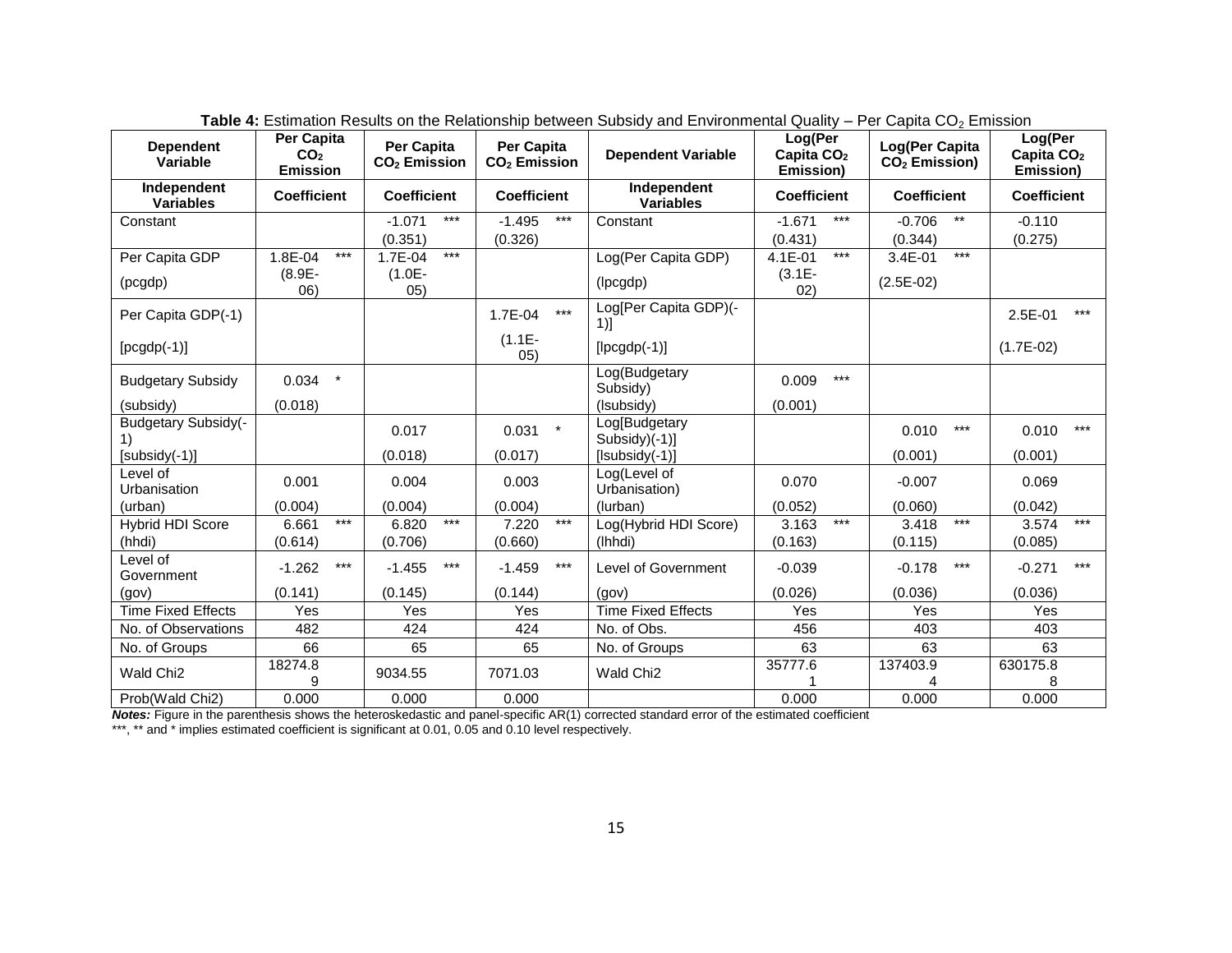| <b>Sample</b>                   | <b>LIC &amp; LMIC</b> | <b>UMIC &amp; HIC</b>       | <b>LIC &amp; LMIC</b>                  | <b>UMIC &amp; HIC</b>                         | Sample                                 | <b>LIC &amp; LMIC</b> | <b>UMIC &amp; HIC</b> | <b>LIC &amp; LMIC</b>                          | <b>UMIC &amp; HIC</b>                          |  |
|---------------------------------|-----------------------|-----------------------------|----------------------------------------|-----------------------------------------------|----------------------------------------|-----------------------|-----------------------|------------------------------------------------|------------------------------------------------|--|
| <b>Dependent</b><br>Variable    | <b>EPI Score</b>      | <b>EPI Score</b>            | Per Capita<br>CO <sub>2</sub> Emission | <b>Per Capita</b><br>CO <sub>2</sub> Emission | <b>Dependent</b><br>Variable           | Log(EPI<br>Score)     | Log(EPI Score)        | Log(Per<br>Capita CO <sub>2</sub><br>Emission) | Log(Per<br>Capita CO <sub>2</sub><br>Emission) |  |
| Constant                        | $***$<br>41.264       | $***$<br>16.794             | $-2.218$                               | 0.826                                         | Constant                               | $***$<br>4.139        | $***$<br>3.583        | $***$<br>$-12.182$                             | $-0.874$                                       |  |
|                                 | (2.753)               | (4.186)                     | (0.374)                                | (2.082)                                       |                                        | (0.194)               | (0.203)               | (1.318)                                        | (0.798)                                        |  |
| Per Capita<br>$GDP(-1)$         | $***$<br>$-8.9E - 04$ | $***$<br>1.2E-04            | $***$<br>4.8E-04                       | $**$<br>1.3E-04                               | Log[Per<br>Capita<br>$GDP$ $(-1)$ ]    | $***$<br>$-0.060$     | $***$<br>0.035        | $***$<br>1.348                                 | $***$<br>0.584                                 |  |
| $[pcgdp(-1)]$                   | $(2.1E-04)$           | $(1.7E-05)$                 | $(5.7E-05)$                            | $(2.1E-05)$                                   | $[lpcgdp(-1)]$                         | (0.019)               | (0.012)               | (0.170)                                        | (0.066)                                        |  |
| <b>Budgetary</b><br>Subsidy(-1) | $***$<br>$-0.123$     | $^{\star\star}$<br>$-0.121$ | $***$<br>0.080                         | $***$<br>0.054                                | Log[Budgetar<br>y Subsidy)<br>$(-1)$ ] | $***$<br>$-0.008$     | $***$<br>$-0.003$     | $***$<br>0.024                                 | $***$<br>0.016                                 |  |
| $[subsidy(-1)]$                 | (0.046)               | (0.059)                     | (0.012)                                | (0.026)                                       | $[Isubsidy(-1)]$                       | (0.001)               | (0.001)               | (0.011)                                        | (0.002)                                        |  |
| Level of<br>Urbanisation        | 0.061                 | $-0.005$                    | $***$<br>0.021                         | $-0.004$                                      | Log(Level of<br>Urbanisation)          | 0.127<br>$***$        | 0.055                 | $***$<br>0.521                                 | $***$<br>$-0.654$                              |  |
| (urban)                         | (0.042)               | (0.022)                     | (0.003)                                | (0.005)                                       | (lurban)                               | (0.028)               | (0.037)               | (0.121)                                        | (0.070)                                        |  |
| Hybrid HDI<br>Score             | $***$<br>20.931       | $***$<br>47.788             | $***$<br>1.747<br>$\star$              | $***$<br>6.344                                | Log(Hybrid<br>HDI Score)               | $***$<br>0.342        | $***$<br>0.621        | $***$<br>1.092                                 | $-0.696$                                       |  |
| (hhdi)                          | (4.384)               | (4.588)                     | (0.511)                                | (2.759)                                       | (Ihhdi)                                | (0.084)               | (0.094)               | (0.266)                                        | (0.449)                                        |  |
| Level of<br>Government          | $***$<br>$-6.006$     | 0.892                       | $**$<br>0.599                          | $***$<br>$-2.122$                             | Level of<br>Government                 | $***$<br>$-0.180$     | $***$<br>0.033        | $***$<br>0.665                                 | $***$<br>$-0.390$                              |  |
| (gov)                           | (0.594)               | (0.709)                     | (0.212)                                | (0.129)                                       | (gov)                                  | (0.012)               | (0.010)               | (0.089)                                        | (0.023)                                        |  |
| <b>Time Fixed</b><br>Effects    | Yes                   | Yes                         | Yes                                    | Yes                                           | <b>Time Fixed</b><br><b>Effects</b>    | Yes                   | Yes                   | Yes                                            | Yes                                            |  |
| No. of<br><b>Observations</b>   | 114                   | 386                         | 116                                    | 305                                           | No. of Obs.                            | 97                    | 383                   | 97                                             | 302                                            |  |
| No. of Groups                   | 21                    | 45                          | 24                                     | 45                                            | No. of Grs.                            | 18                    | 44                    | 22                                             | 44                                             |  |
| Wald Chi <sub>2</sub>           | 261.81                | 607.63                      | 645.80                                 | 1216.64                                       | Wald Chi <sub>2</sub>                  | 388.39                | 454.32                | 5445.9<br>$\Omega$                             | 3787.13                                        |  |
| Prob(Wald Chi2)                 | 0.000                 | 0.000                       | 0.000                                  | 0.000                                         | Prob(Wald<br>Chi <sub>2</sub> )        | 0.000                 | 0.000                 | 0.000                                          | 0.000                                          |  |

**Table 5:** Estimation Results on the Relationship between Subsidy and Environmental Quality– Country Groups

*Notes*: Figure in the parenthesis shows the heteroskedastic and panel-specific AR(1) corrected standard error of the estimated coefficient

\*\*\*, \*\* and \* implies estimated coefficient is significant at 0.01, 0.05 and 0.10 level respectively.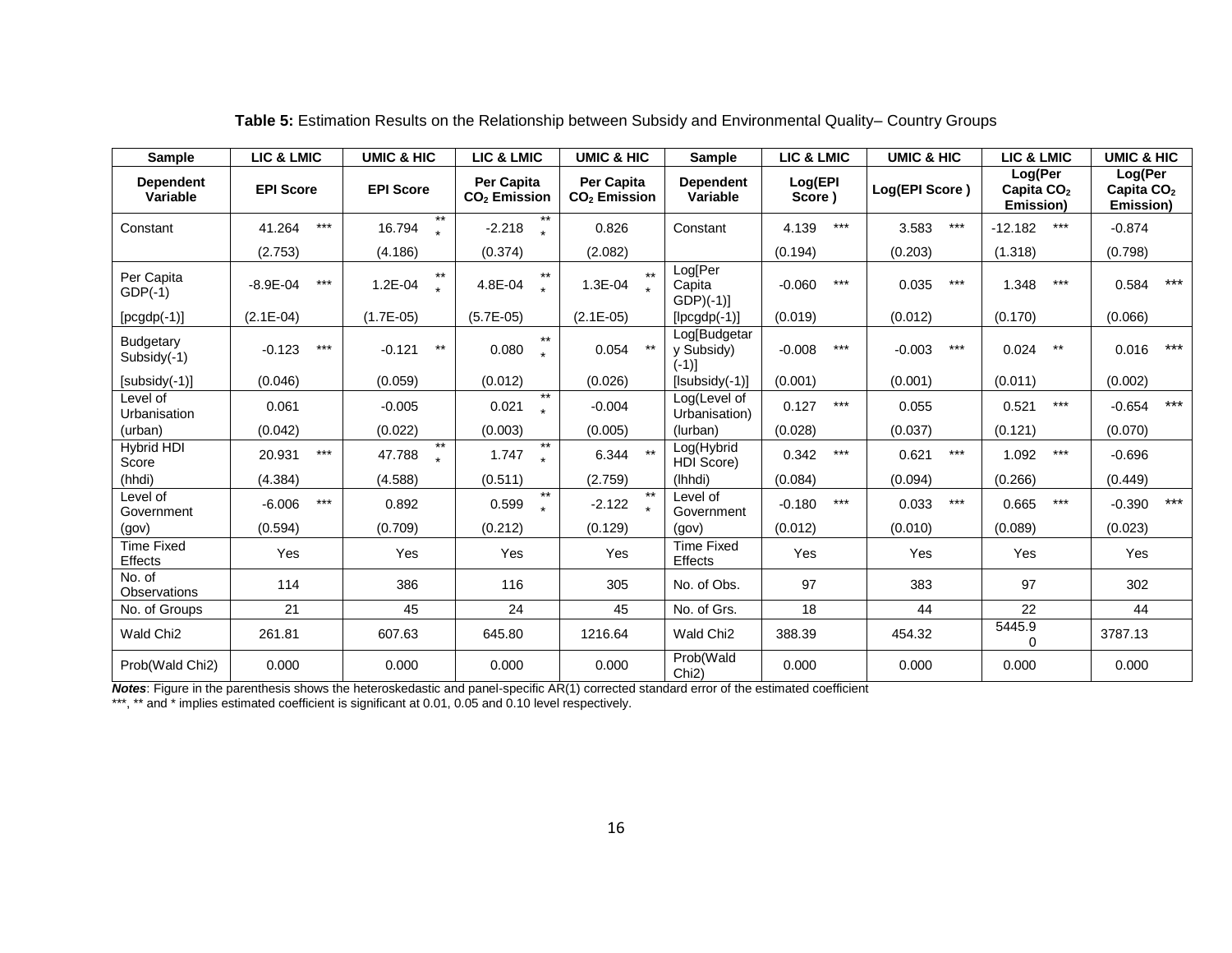#### **Future Concerns**

The adverse effect of global warming is a widely discussed area in the recent period and the need to reduce carbon emissions and other harmful pollutants is increasingly being felt by the countries. Overexploitation of natural resources and overproduction, aided by subsidies on various fronts including energy subsidy and various types of production subsidies (input and output subsidies), is however a serious threat against achieving that goal. In addition, a major challenge for the countries would be to bridge the conflict between 'the needs of the present' and the 'future generations', before reaching the path of sustainable development. As the discussions under the current analysis indicates, often the countries operate from a selfish standpoint, and in order to provide an edge to the local producers vis-àvis foreign players, adopt an active policy of subsidization with less considerations for the environmental concerns. The driving motivation behind the support measures may vary from country-to-country from the domestic infant-industry protection argument to explicit export subsidization schemes for displacing foreign competitors. In addition, indirect support measures for the local producers could also be extended through the prevalence of relatively lax environmental standards in a country or lenient approach in regulation and monitoring of pollution abatement, which would provide lower variable cost for them (i.e., lower pollution abatement expenses). The empirical evidence on 'Pollution Haven Hypothesis' provides instances of this type of indirect support (Chakraborty, 2012; Cole et al., 2008; He, 2006; Merican et al., 2007; Wagner and Timmins, 2008).

Several UN led international forums have attempted to contain the adverse impacts of the subsidization programmes through multilateral negotiations. Among the leading UNEP / UNFCCC discussion forums which directly or indirectly focus on the reduction of subsidies, Rio Declaration, Kyoto Protocol, Johannesburg Plan of Implementation, Copenhagen Accord etc. deserve special mention. The recently concluded Rio+20 discussions have also explicitly dealt with the adverse environmental implications of the subsidies, and concluded by encouraging the WTO Member countries to, "..redouble their efforts to achieve an ambitious, balanced and development-oriented conclusion to the Doha Development Agenda" (Para 282, UNCSD, 2012). However, the actual progress on this front so far has been limited owing to various reasons. For instance, Lassa (2006) notes the reasons behind weaker outcome of the discussions under Kyoto Protocol.

Besides the limitations faced by the UN bodies, the progress under the WTO Doha Development Agenda Negotiations has also resulted fewer reasons to cheer. As per the WTO commitments, the Member countries are expected to reduce their actionable agricultural subsidies (Shah, 2012). In line with this principle, the Doha declaration (2001) underlined the need to phase out the trade-distorting agricultural support measures as well as all forms of export subsidies (WTO, 2001). However, the developed countries have always been guarded during the negotiations, resulting to the stalemate at the Doha Round (Chakraborty and Khan, 2008; Chakraborty and Singh, 2006). Ratna et al. (2011) noted that the carve-outs would lead to box-shifting rather than actual reform. Therefore, a speedy resolution of the disagreements among countries and the conclusion of the Doha Round are not expected very soon. However, the delay in conclusion of trade deal implies continuation of the agricultural subsidies. The experience of the cotton subsidies in the US is a case in point (Baffes, 2011).

The discussions and empirical analysis undertaken in the current study clearly indicates that despite the efforts of reducing subsidies through the WTO framework on one hand and the UN forums on the other, limited success has been observed till date. The positive relationship observed between subsidies and environmental sustainability in leading economies, who also happen to be key WTO Member countries is a worrying trend in this background. The failure to contain provision of subsidies through timely conclusion of the Doha Round negotiations is therefore posing a serious threat to the global climate change related concerns as well.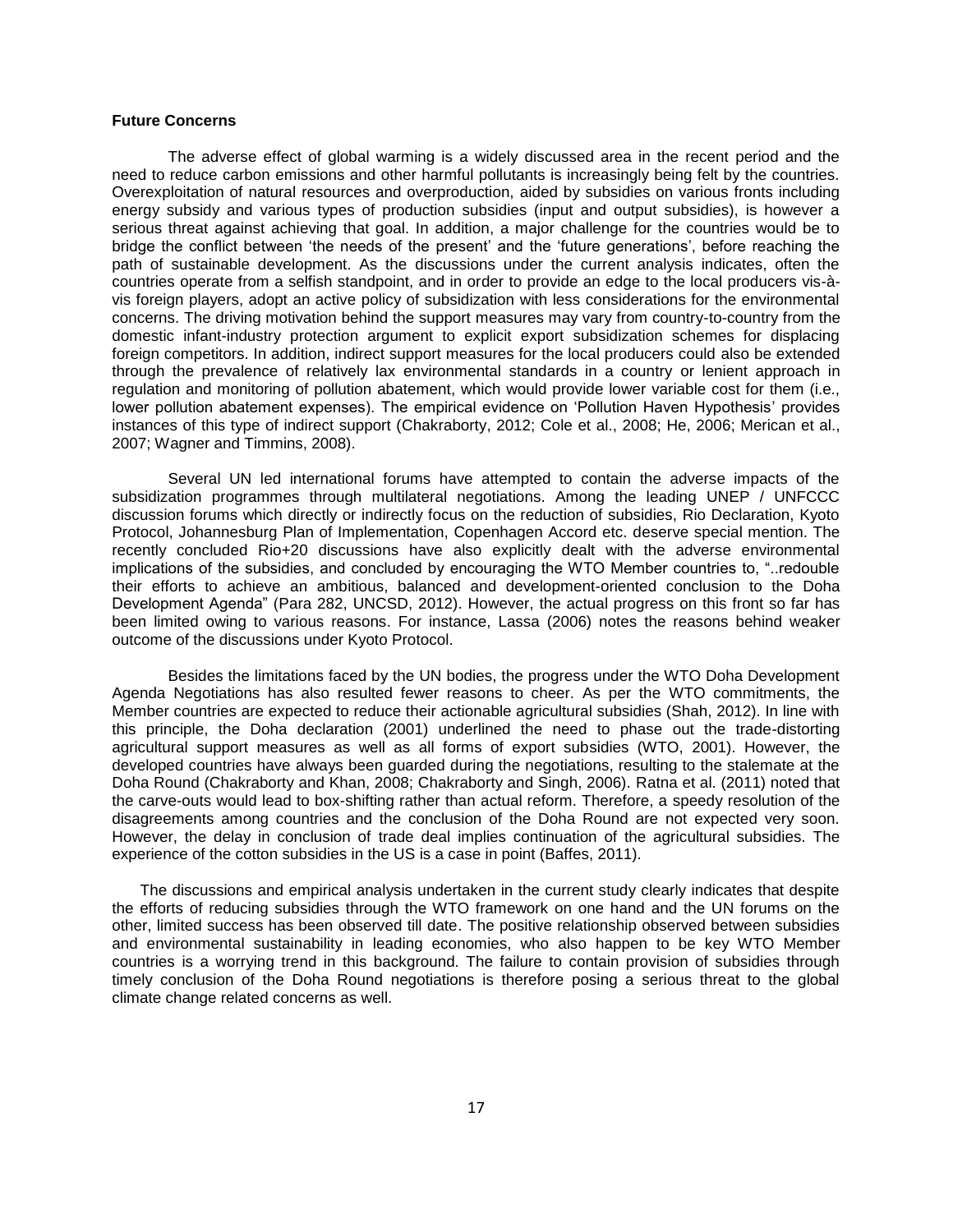## **References**

- Adriaanse, A,. 1993. "Environmental Policy Performance Indicators: A Study of the Development of Indicators for Environmental Policy in the Netherlands", SDU Publishers: The Hague.
- Adriaanse, A., D. Bryant, A.L. Hammond, E. Rodeburg, R. Woodward, 1995. "Environmental Indicators: A Systematic Approach to Measuring and Reporting on Environmental Policy Performance in the Context of Sustainable Development", World Resources Institute: Washington D.C.
- Anderson, Kym and Will Martin, 2009. (*eds*.), "Distortions to Agricultural Incentives in Asia", World Bank, Washington DC.
- Anderson, Kym, Marianne Kurzweil, Will Martin, Damiano Sandri and Ernesto Valenzuela, 2008. "Measuring Distortions to Agricultural Incentives, Revisited", World Bank Policy Research Working Paper No. 4612, Washington D.C.
- Anderson, Kym, Will Martin and Ernesto Valenzuela, 2006. "The Relative Importance of Global Agricultural Subsidies and Market Access", *World Trade Review*, 5(3);357-376.
- Atici, Cemal, 2009. "Pollution without subsidy? What is the environmental performance index overlooking?", *Ecological Economics*, 68(7); 1903–1907.
- Baffes, John, 2011. "Cotton Subsidies, the WTO, and the 'Cotton Problem", World Bank Policy Research Working Paper No. 5663, Washington DC.
- Blanc, I., D. Friot, M. Margni, O. Jolliet, 2008. "Towards a new index for environmental sustainability based on a DALY weighting approach", *Sustainable Development*, 16(4); 251–260.
- Chaisse, Julien, Debashis Chakraborty and Biswajit Nag, 2011. "The Three-pronged Strategy of India's Preferential Trade Policy - A Contribution to the Study of Modern Economic Treaties", *Connecticut Journal of International Law*, 26(2); 415-455.
- Chakraborty, Debashis, 2012. "Is India turning into a Pollution Haven? Evidences from Trade and Investment Patterns", in Mukherjee, Sacchidananda and Debashis Chakraborty (Eds.), "Environmental Scenario in India: Successes and Predicaments", Routledge, U.K., pp. 243-66.
- Chakraborty, Debashis and Amir Ullah Khan, 2008. "The WTO Deadlocked: Understanding the dynamics of International trade", Sage, New Delhi.
- Chakraborty, Debashis, Julien Chaisse and Animesh Kumar, 2011. "Doha Round Negotiations on Subsidy and Countervailing Measures: Potential Implications on Trade Flows in Fishery Sector", *Asian Journal of WTO & International Health Law and Policy*, 6(1); 201-234.
- Chakraborty, Debashis and Animesh Kumar, 2010. "Implications of Fishery Sector Subsidies: A Review of Issues in light of WTO Negotiations", Centre for WTO Studies Discussion Paper No. 7, IIFT.
- Chakraborty, Debashis and Yashika Singh, 2006. "Agricultural Subsidy: The Major Hurdle to Free Trade", in (*eds*) Dipankar Sengupta, Debashis Chakraborty and Pritam Banerji "Beyond the Transition Phase of the WTO: An Indian Perspective on the Emerging Issues", Academic Foundation, New Delhi, pp. 75-108.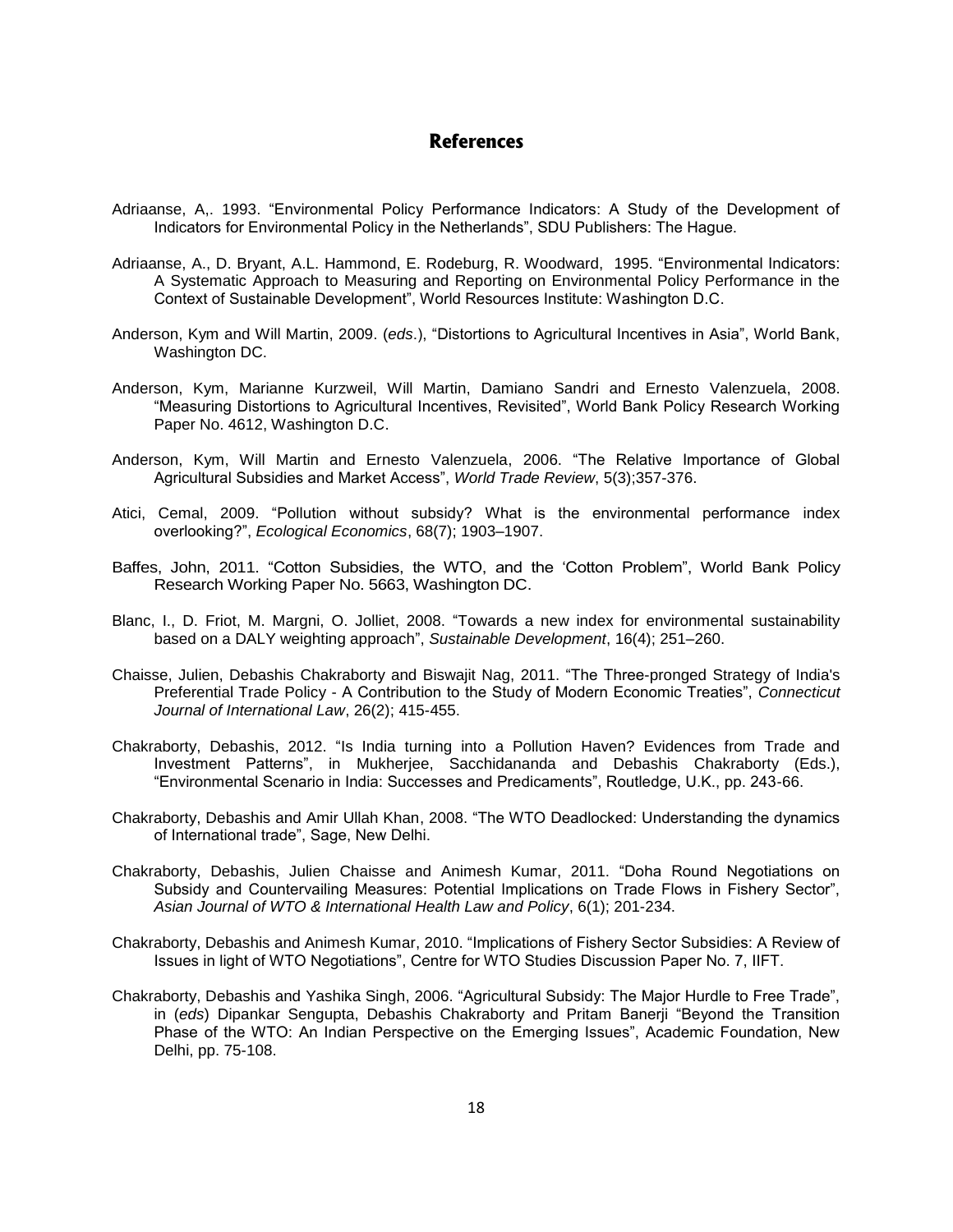- Chand, Ramesh and Linu Mathew Philip, 2001. "Subsidies and Support in World Agriculture: Is WTO providing level playing field?", Policy Brief No. 14, National Centre for Agricultural Economics and Policy Research, New Delhi.
- Chang, Ha-Joon, 2001. "Infant Industry Promotion in Historical Perspective A Rope to Hang Oneself or a Ladder to Climb With?", presented at the Conference, "Development Theory at the Threshold of the Twenty-first Century", 28-29 ECLAC, Santiago, Chile (August).
- Chow, Gregory C., 2007., "China's Energy and Environmental Problems and Policies", CEPS Working Paper No. 152, Princeton University.
- Cole, Matthew A., Robert J.R. Elliott and Jing Zhang, 2008. "Growth, Foreign Direct Investment and the Environment: Evidence from Chinese Cities", available at [www.ceauk.org.uk/2008-conference](http://www.ceauk.org.uk/2008-conference-papers/Cole-Elliott-Zhang.doc)[papers/Cole-Elliott-Zhang.doc](http://www.ceauk.org.uk/2008-conference-papers/Cole-Elliott-Zhang.doc) (last accessed on June 19, 2012)
- Costa L, D. Rybski, J.P. Kropp (2011), "A Human Development Framework for  $CO<sub>2</sub>$  Reductions", PLoS ONE 6(12): e29262. doi:10.1371/journal.pone.0029262
- Emerson, J.W., A. Hsu, M.A. Levy, A. de Sherbinin, V. Mara, D.C. Esty, and M. Jaiteh, 2012. "2012 Environmental Performance Index and Pilot Trend Environmental Performance Index". Yale Center for Environmental Law and Policy, New Haven.
- Esty D.C., Levy M.A, Srebotnjak T, de Sherbinin A., 2005. "2005 Environmental Sustainability Index: Benchmarking National Environmental Steward-ship", Yale Center for Environmental Law & Policy: New Haven, C.T.
- Ethical Energy-Petrochem Strategies Pvt. Ltd., (EEPSPL), 2009. "Strategy for Post 2012 Kyoto Protocol Agreement", available at<http://unfccc.int/resource/docs/2009/smsn/ngo/169.pdf> (last accessed on June 19, 2012).
- Giuliani, Elisa, Andrea Morrison and Roberta Rabellotti, 2011. (*eds*.), "Innovation and Technological Catch-Up: The Changing Geography of Wine Production", Edward Elgar: Cheltenham, U.K.
- Gulati, Ashok and Sudha Narayanan, 2003. "Subsidy Syndrome in Indian Agriculture", London:Oxford University Press.
- Haley, U.C.V., 2008. "Shedding Light on Energy Subsidies in China: An Analysis of China's Steel Industry from 2000-2007", Alliance for American Manufacturing, available at [http://www.americanmanufacturing.org/wordpress/wp-content/uploads/2008/01/energy-subsidies](http://www.americanmanufacturing.org/wordpress/wp-content/uploads/2008/01/energy-subsidies-in-china-jan-8-08.pdf)[in-china-jan-8-08.pdf](http://www.americanmanufacturing.org/wordpress/wp-content/uploads/2008/01/energy-subsidies-in-china-jan-8-08.pdf) (last accessed on June 19, 2012).
- He, Jie, 2006. "Pollution haven hypothesis and environmental impacts of foreign direct investment: The case of industrial emission of sulfur dioxide (SO2) in Chinese provinces", *Ecological Economics*, 60 (1); 228-245.
- International Institute for Sustainable Development (IISD), (undated), "Complete Text of Rio Declaration", available a[thttp://www.iisd.org/rio+5/agenda/declaration.htm](http://www.iisd.org/rio+5/agenda/declaration.htm) (last accessed on June 19, 2012).
- International Monetary Fund (IMF), 2011. "International Financial Statistics Yearbook 2011", IMF, Washington, D.C.
- Jones, L., L. Fredricksen and T. Wates, 2002. "Environmental Indicators(5th edn)", The Fraser Institute, Available at: http://www.fraserinstitute.ca/shared/readmore.asp?snav=pb&id=314(last accessed on 16 January 2010).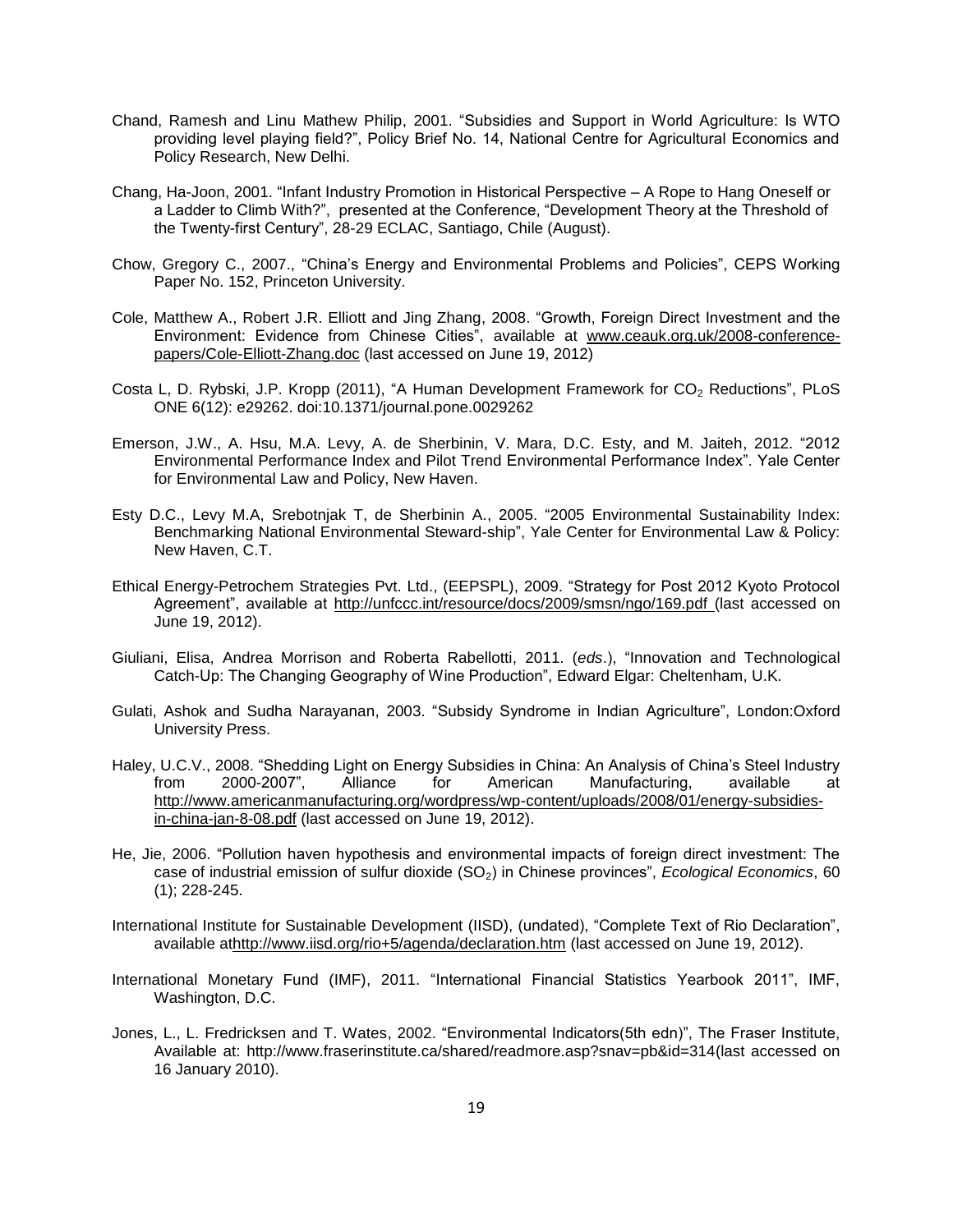- Kang, Man Ok, 2012. "Environmentally Harmful Subsidy reform and its Effects on the Energy and Electricity Sectors: The Case of Korea", Available at: http://www.eaaere2012.org/Poster/0209%20- %20Kang.pdf(last accessed on 08 August 2012).
- Kelly, David, 2009. "Subsidies to Industry and the Environment", NBER Working Paper No. 14999, Cambridge, MA.
- Kushwaha, Niru, 2008. "Agriculture in India: Land use and sustainability", *International Journal of Rural Studies*, 15(1); 1-10.
- Kutner, M., C. Nachtsheim, J. Neter, 2004. "Applied Linear Regression Models, 4th Edition", McGraw-Hill/Irwin.
- Lassa, Jonatan, 2006. "Kyoto Protocol Dilemma: Better to have a weak agreement than no agreement at all?", Indosasters Working Paper 4, University of Bonn, Germany.
- Maddison, David, DavidPearce, Neil Adger and Helena McLeod, 1997. "Environmentally damaging subsidies in the United Kingdom", *European Environment*, 7(4); 110-117.
- Merican, Yasmine, Zulkornain Yusop, Zaleha Mohd. Noor and Law Siong Hook, 2007. "Foreign Direct Investment and the Pollution in Five ASEAN Nations", *International Journal of Economics and Management*, 1 (2); 245–261.
- Morgan, Dan, 2010. "The Farm Bill and Beyond", Economic Policy Paper Series, German Marshall Fund of the United States, Washington D.C.
- Mukherjee, Sacchidananda, 2012. "Issues and Options to Control Agricultural Nonpoint Source Pollution: A Case Study from India", in (*eds*.), Mukherjee, Sacchidananda and Debashis Chakraborty 'Environmental Scenario in India: Successes and Predicaments', Routledge, UK, pp. 21-44.
- Mukherjee, Sacchidananda, 2010. "Nutrient-Based Fertiliser Subsidy: Will Farmers Adopt Agricultural Best Management Practices?", *Economic and Political Weekly*, 45(49); 62-72
- Mukherjee, Sacchidananda, 2008. "Economics of Agricultural Nonpoint Source Water Pollution: A Case Study of Groundwater Nitrate Pollution in the Lower Bhavani River Basin, Tamilnadu", Unpublished Ph.D. Thesis, University of Madras, Chennai.
- Myers, N. and with J. Kent (2001), "Perverse Subsidies: How Tax Dollars Can Undercut the Environment and the Economy", Island Press, Washington, DC.
- Myers, N. 1998. "Perverse Subsidies, tax dollars Undercutting Our Economies and Environments Alike", International Institute for Sustainable Development, Winnipeg, Manitoba, Canada R3B OY4, and Island Press, Covelo, Canada.
- National Council of Textile Organizations (NCTO) (undated), "Government of China Industry Subsidies: Applicable to Textile Industry", available at [www.ncto.org/Newsroom/chinesesubsidies.pdf\(](http://www.ncto.org/Newsroom/chinesesubsidies.pdf)last accessed on June 19, 2012).
- Organization for Economic Co-Operation and Development (OECD), 2003. "Perverse Incentives and Biodiversity Loss", OECD, Paris.
- ----------, (undated), "OECD Producer and Consumer Support Estimates Database", available at[:http://www.oecd.org/document/59/0,3746,en\\_2649\\_33797\\_39551355\\_1\\_1\\_1\\_1,00.html\(](http://www.oecd.org/document/59/0,3746,en_2649_33797_39551355_1_1_1_1,00.html)last accessed on June 19, 2012).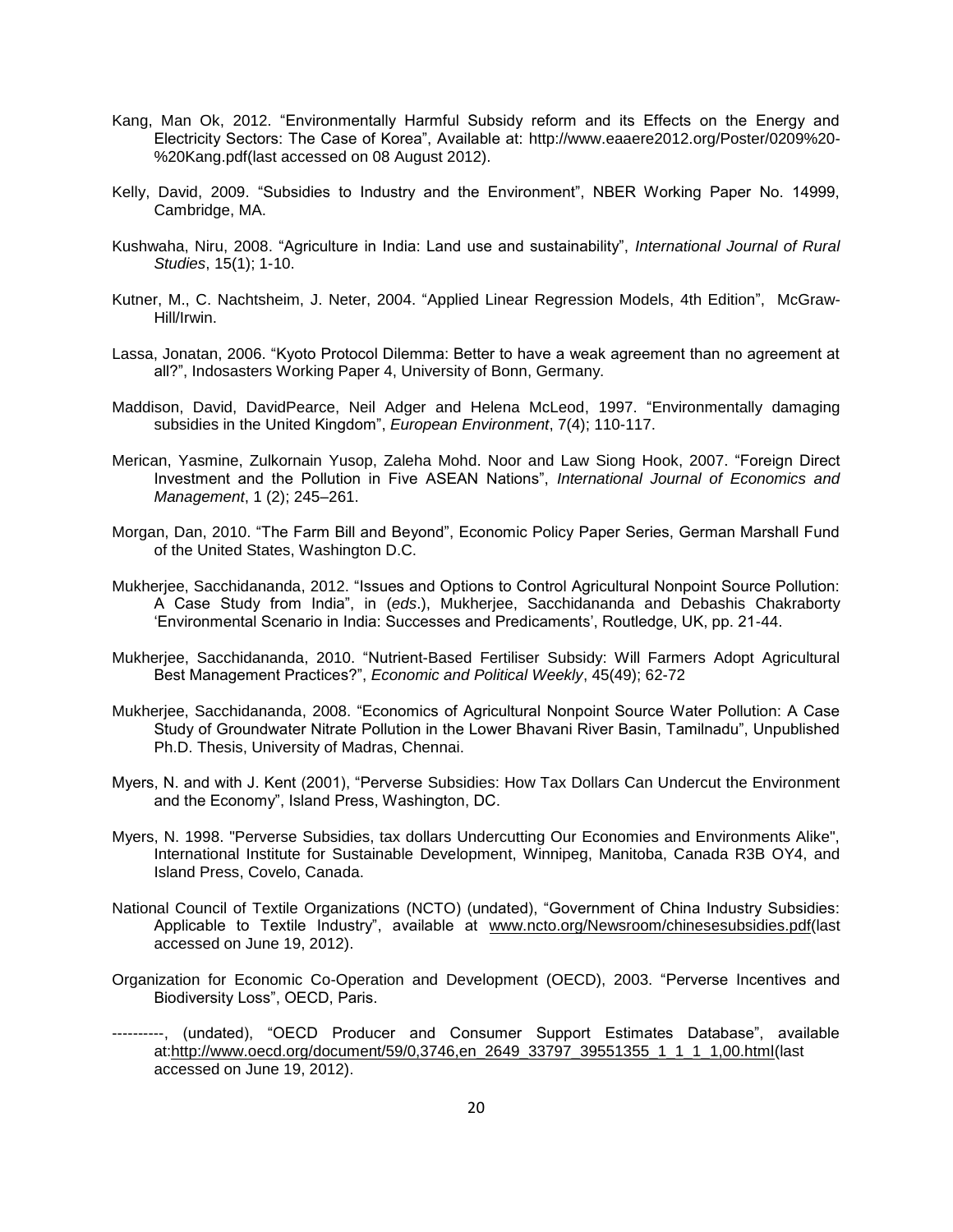- Oskam, Arie J. and Gerrit Meester, 2006. "How useful is the PSE in determining agricultural support?", *Food Policy*, 31(2); 123-141.
- OXFAM, 2005. "A Little Blue Lie: Harmful Subsidies need to be Reduced, not Redefined", Oxfam Briefing Note, London.
- OXFAM (undated), "Cultivating Poverty: The Impact of US Cotton Subsidies on Africa", OXFAM Briefing Paper No. 30. Available at [http://stats.oecd.org/Index.aspx?DataSetCode=MON20113\\_5](http://stats.oecd.org/Index.aspx?DataSetCode=MON20113_5) (last accessed on June 19, 2012).
- Porter, Gareth, 1997, "Natural Resource Subsidies and International Policy: A Role for APEC", *The Journal of Environment & Development*, 6(3); 276-291.
- Porter, Gareth, 2000. "Fisheries Subsidies and Overfishing: Towards a Structured Discussion", United Nations Environment Programme, Geneva.
- Price, A. H., T. C. Brightbill, C. B. Weld and D. S. Nance, 2007. "Money for Metal: A detailed examination of Chinese Government Subsidies to its Steel Industry", Canada Border Services Agency, available at [http://www.cbsa-asfc.gc.ca/sima-lmsi/i-e/ad1389/ad1389-i10-attachment-piecejointe-vol4-tab16-](http://www.cbsa-asfc.gc.ca/sima-lmsi/i-e/ad1389/ad1389-i10-attachment-piecejointe-vol4-tab16-1.pdf) [1.pdf](http://www.cbsa-asfc.gc.ca/sima-lmsi/i-e/ad1389/ad1389-i10-attachment-piecejointe-vol4-tab16-1.pdf) (last accessed on June 19, 2012).
- Ratna,R.S., Abhijit Das and Sachin Kumar Sharma, 2011. "Doha Development Agenda for Developed Nations: Carve Outs in Recent Agriculture Negotiations", Centre for WTO Studies Discussion Paper No. 8, Indian Institute of Foreign Trade, New Delhi.
- Robin, Sarah, Rob Wolcott and Carlos E. Quintela, 2003. "Perverse Subsidies and the Implications for Biodiversity: A review of recent findings and the status of policy reforms", presented at 5th World Parks Congress: Sustainable Finance Stream, Durban, South Africa.
- Rogers P, Jalal KF, Lohani BN, Owens GM, Yu C, Dufournaud CM, Bi J. 1997. "Measuring Environmental Quality in Asia", Harvard University Press and ADB: London, UK.
- Scherr, S. 2003. "Securing Protected Areas and Ecosystem Services in the Face of Global Change", Working Group 1, Understanding Global Change: Socioeconomic Factors, World Resources Institute, Washington, D.C.
- Shah, Amita, 2012. "Agriculture and Environment in India: Policy Implications in the Context of North-South Trade", in Sacchidananda Mukherjee and Debashis Chakraborty (Eds.), 'Environmental Scenario in India: Successes and Predicaments', Routledge, London, pp. 219-242.
- Shi, Min-jun and Kevin Chen, 2004. "Land degradation, government subsidy, and smallholders' conservation decision: the case of the loess plateau in China", *Journal of Zhejiang University Science*, 5(12); 1533-1542.
- Sidhu, H S. 2002. "Crisis in Agrarian Economy in Punjab: Some Urgent Steps", *Economic and Political Weekly*, 37(30); 3132-38.
- Steenblik, R. 1998. "Previous Multilateral Efforts to Discipline Subsidies to Natural Resource based Industries", OECD, Paris.
- Templet, Paul H. 2001. "Defending the Public Domain: Pollution, Subsidies and Poverty", WorkingPaper No. 12, University of Massachusetts, Amherst.
- United Nations (UN), 1987. "World Commission on Environment and Development", available at <http://www.un-documents.net/wced-ocf.htm> (last accessed on June 25, 2012).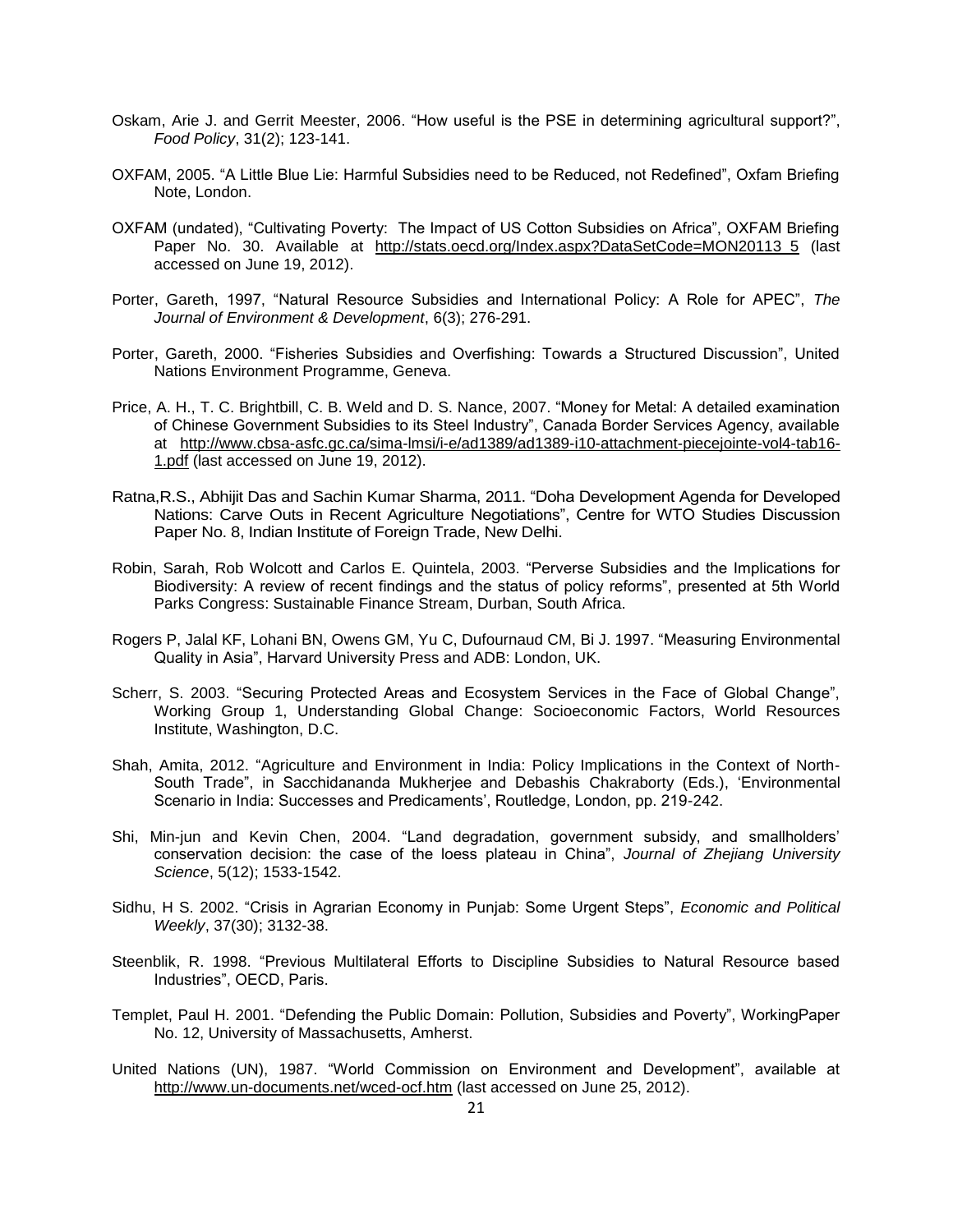- United Nations Conference on Sustainable Development (UNCSD), 2012. "The Future We Want", Rio de Janeiro: Brazil. Available at: http://daccess-dds-ny.un.org/doc/UNDOC/LTD/N12/436/88/ PDF/N1243688.pdf?OpenElement (last accessed on 09 August 2012)
- United Nations Development Programme (UNDP), (undated), "Regional and National Trends in the Human Development Index 1970-2010", available at: [http://hdr.undp.org/en/media/2010\\_Hybrid-](http://hdr.undp.org/en/media/2010_Hybrid-HDI-data.xls)[HDI-data.xls](http://hdr.undp.org/en/media/2010_Hybrid-HDI-data.xls) (last accessed on June 19, 2012).
- United Nations Environment Programme (UNEP), 2008. "Reforming Energy Subsidies: Opportunities to Contribute to the Climate Change Agenda", Division of Technology, Industry and Economics, UNEP, Geneva.
- United Nations Framework Convention on Climate Change (UNFCCC), 2009. "Copenhagen Accord", available at<http://unfccc.int/resource/docs/2009/cop15/eng/11a01.pdf> (last accessed on June 18, 2012).
- Unisféra International Centre and Centro Mexicano de Derecho Ambiental (UIC-CMDA), 2003. "The Economic and Environmental Impacts of Agricultural Subsidies: A Look at Mexico and Other OECD Countries", report prepared on behalf of Instituto Nacional de Ecologia (INE), Mexico.
- van Beers, Cees, Jeroen C.J.M. van den Bergh, André de Moor and Frans Oosterhuis, 2004. "Determining the Environmental Effects of Indirect Subsidies", Tinbergen Institute Discussion Paper No. 3, Amsterdam.
- van Beers, C. and S. de Moor, 2001. "Public Subsidies and Policy Failures: How Subsidies Distort the Natural Environment, Equity and Trade and How to Reform Them", Cheltenham: Edward Elgar.
- Victor, David, 2009. "The Politics of Fossil Fuel Subsidies", Global Subsidy Initiative and International Institute of Sustainable Development, Manitoba.
- Wagner, Ulrich J. and Christopher Timmins, 2009 "Agglomeration Effects in Foreign Direct Investment and the Pollution Haven Hypothesis", *Environmental and Resource Economics*, 43(2); 231-256.
- World Bank, 2012. World Development Indicators, Available at: http://databank.worldbank.org/ databank/download/WDIandGDF\_excel.zip (last accessed on June 18, 2012).
- World Trad Organization (WTO), 1994. "Final Act Embodying the Results of the Uruguay Round of Multilateral Trade Negotiations: Summary of Agreements", available at: [http://www.wto.org/english/docs\\_e/legal\\_e/ursum\\_e.htm#kAgreement](http://www.wto.org/english/docs_e/legal_e/ursum_e.htm#kAgreement) (last accessed on May 25, 2012).
- -------, 1999. "Trade and Environment", WTO Special Study No. 4, Geneva.
- -------, 2001. "Official Text of Doha Ministerial Declaration", available at [http://www.wto.org/english/](http://www.wto.org/english/%20thewto_e/minist_e/min01_e/mindecl_e.htm)  thewto e/minist e/min01 e/mindecl\_e.htm (last accessed on June 28, 2012).
- ------, 2006. "World Trade Report 2006: Exploring the Links between Subsidies, trade and the WTO", Geneva.
- ------, 2009. "Lamy urges Doha deal for sustainable fishing", available at [http://www.wto.org/english/news\\_e/sppl\\_e/sppl129\\_e.htm](http://www.wto.org/english/news_e/sppl_e/sppl129_e.htm) (last accessed on June 18, 2012).

-------, 2010. "Trade Policy Review – United States", Geneva.

World Trade Organization (WTO), 2011. "Trade Policy Review – European Union", Geneva. -----------, 2011. "Trade Policy Review – European Union", Geneva.